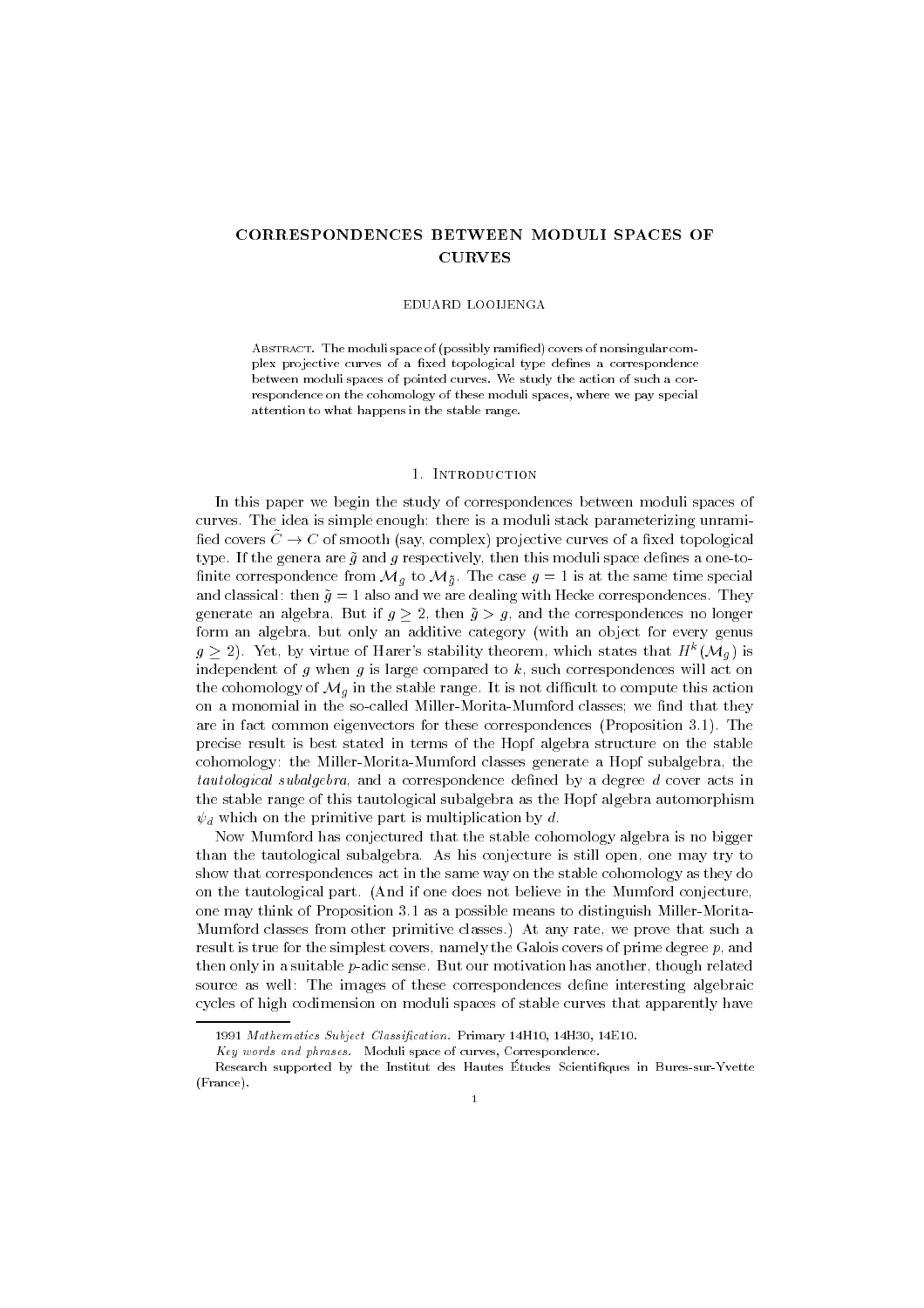### EDIJARD LOOLIENG A

not been looked at before- Our ultimate goal is to understand these cycles and to provide a motivic context (both in statement and proof) for the stability theorems. At present, this is still a dream.

In the present paper we limit ourselves to characteristic zero- But as the case of genus one suggests it may be expected that in positive characteristic we have new features, especially regarding the interplay between Hecke correspondences and the Frobenius-

Another observation we left unpursued is that the correspondences considered here have analogues for the Kontsevich moduli spaces that support the Gromov Witten invariants.

Let us now briey review the contents of the sections- In Section we set up the Hecke category framework associated with unramified covers of smooth complex projective curves- The following section describes the action of the correspondences on the tautological subalgebra - in Section 1 and the abelian group of the section  $\pi$  abelian group A a correspondence in every genus and we show that if we do this for A cyclic of prime order  $p$ , then the action of these correspondences on the stable cohomology converges in a padic sense to p p in the genus of the base curve tends to - the base curve also consider for a positive integer d the abelian cover of degree  $d^{2g}$  of C given by H-Its density and the correspondence which is in fact a more which is in fact a more parameter which is in composite with  $\psi_{d^2\!g}^+$  stabilizes and stably this gives a Hopf algebra endomorphism. The proof is postponed to Section 5, where we state and prove more general results involving correspondences associated to possibly nonabelian ramied covers- For optimized the stability theorem is the stability the covers the covers the covers to ramify- the covers to res here also point out that these correspondences naturally act on the local systems defined by conformal blocks.

The final Section 6 raises what we believe is an interesting question: according to Kontsevich the cohomology of the disjoint union of moduli spaces  $\mathcal{S}_n \setminus \mathcal{M}_q^{\scriptscriptstyle\wedge}$  can be identified with the stable primitive cohomology of a graded Lie algebra pair; certain correspondences therefore act on the latter in a way that shift the grade and the dimension by the same amount-dimension problem is to understand this action that the same of the same in terms of the Lie algebra pair-

it is appropriate to meaning mass work of Biswasham their their age and the paper  $\lceil 2 \rceil$  differs in spirit and goals from ours, there is a relationship all the same. They investigate among other things identities e-g- a form of the Mumford iso morphism) on curves that are invariant under finite unramified covers.

activity its paper for the correspondence with the correspondence with  $\alpha$  its origin  $\alpha$  its origin  $\alpha$ Faber around during which Proposition - was established- My interest in the matter was revived by some email exchanges with Dick Hain in Spring 1997.

Most of this work was done while I was visiting and supported by the Institut des Hautes Buddes Scientifiques in Dures-sur-Tvette (France). Tam very grateful to this Institute and its staff for providing such marvelous working conditions and I thank my home University for granting me a sabbatical leave during that period-

Finally, I thank Carel Faber for his comments on the penultimate e-script version of this paper.

Notation If X is a space or a group then H-X denotes its rational homology and  $H_\bullet^-(A)$  resp.  $H_{\mathbb{Z}}(A)$  its integral homology resp. cohomology modulo torsion. Similarly, if X is variety, then  $\text{CH}_k(X)$  stands for the kth Chow group for rational equivalence tensorized with Q- If X is smooth of pure dimension d then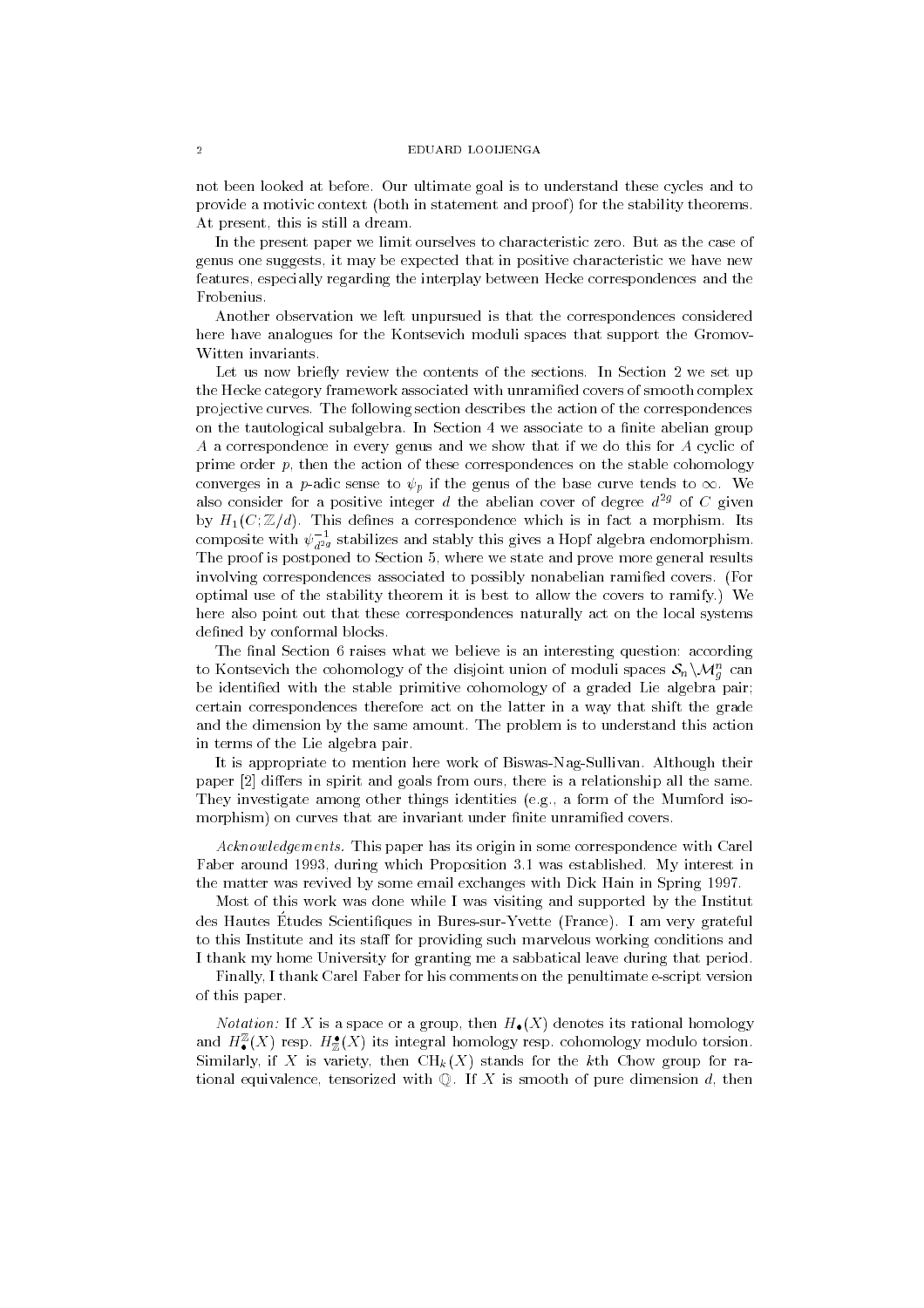CH  $(X) := CH_{d-k}(X)$ , a definition that extends in an evident manner to the case where  $X$  is the quotient of a smooth variety by a finite group action.

It is always understood that the surfaces under consideration are oriented, and that the maps between them respect the orientations-

-- The mapping class category for closed surfaces- For any integer g we are a connected oriented dieres dimensional surface Section Sg of genus g  $\sim$  = with base point Sg - We write wy for fundamental group of the orientation of Sg dences a control generator of Hg Z referred to as the orientation of g referred to assign the state of g - All mapping class group  $\Gamma(S_q,*)$  of  $(S_q,*)$  can be identified with the group Aut  $(\pi_q)$ of orientation preserving automorphisms of  $\pi_g$  and the mapping class group  $\Gamma(S_g)$ of  $S_g$  with the quotient Out' ( $\pi_g$ ) of Aut' ( $\pi_g$ ) by the subgroup of inner automorphisms Intg - We dene the mapping class category as follows its objects are the positive integers and for two such integers  $k, l$ , the morphism set  $\Gamma(k, l)$  is the set of orientation preserving monomorphisms l-k-  $\mathbb{R}^{n+1}$  -  $\mathbb{R}^{n+1}$  modulo inner automorphisms l-kphisms of k-2 - The the objective way observed in the observed in the observed in the objective way of covering maps shows that to give an orientation preserving monomorphisms. Up 1 - 1-10 m 1 - 1to inner automorphism amounts to giving an orientation preserving covering map sleep is subject for the Hurwitz formula tells used that its degree is the formula tells used the Hurmitz of to  $t/k$ . So if  $\mathbb{N}$  denotes the semigroup of positive integers under multiplication, then we have a natural forgetful functor  $1 \rightarrow \mathbb{N}^+$ . Notice that by taking  $\kappa = \iota$ , we see that is a contract with Sk- and the internal of the internal can be identically assumed to the internal can

-- The category of mapping class correspondences- Assigning to k the cohomology of the mapping class group  ${\rm Aut}_{\Gamma}(k)$  does not define a functor from  $\Gamma$ to the category of abelian groups- In order that this be the case we must replace the composition law of  $\Gamma$  by a convolution, and this leads to the notion of a Hecke category which we presently define.

For  $f \in L^{n, \{0\}, \{1\}^n}$  for  $f \in L^{n+1}$   $\rightarrow$   $n_{k+1}$  be a representative and  $F \in L^{n+1}$ ,  $\rightarrow$  $(S_{k+1}, *)$  a corresponding covering. If  $F : (\partial_{l+1}, *) \rightarrow (\partial_{k+1}, *)$  is another covering, then we say that  $F'$  is equivalent to F if there exist sense preserving diffeomorphisms of source and target which carry one only the other-class of the operators class of  $F$  is described by the double coset  $\Gamma(\mathcal{D}_{k+1}, \gamma)$ ,  $\Gamma(\mathcal{D}_{k+1}, \gamma)$ , or what amounts to the same by Direct the Contract of the Direct Section of the Direct Section of the Direct Section of the Direct Se

LET US WITH A LOCAL LIFE AND LIFE WORLD AND LIFE OF U.S. AND LIFE OF U.S. AND LIFE OF U.S. AND LIFE OF U.S. AN It can be identified with the connected component group of the group of pairs  $(U, U)$  with U a sense preserving diffeomorphism of  $D_{k+1}$  and U a sense preserving diffeomorphism of  $\mathcal{O}_{l+1}$  which is a lift over F of  $U$ . If  $U$  is the identity, then  $U$ must be a covering transformation and vice versa- In particular the kernel of the projection projection projection  $\Box$  is non-transformations to  $\Box$ define nontrivial mapping classes, the other projection  $q : \text{Aut}_{\Gamma}(f) \to \Gamma(l, l)$  is injective-

Lemma -- The image of Autf in k k is a subgroup of nite index- This index is the number of lattice cosets in the double coset  $\mathbf i$  and  $\mathbf i$  and  $\mathbf i$  and  $\mathbf i$ 

*Froof*. Let  $a = i/k$  be the degree of f. Then the image of f is a subgroup of  $\pi_{k+1}$ of index  $a$ . The collection C of subgroups of  $n_{k+1}$  of index  $a$  is finite. It is acted on by the mapping class group  ${\rm Aut}^+(\pi_{k+1})$ , and the orbit set  ${\mathcal C}:=\text{Int}(\pi_{k+1})\setminus {\mathcal C}$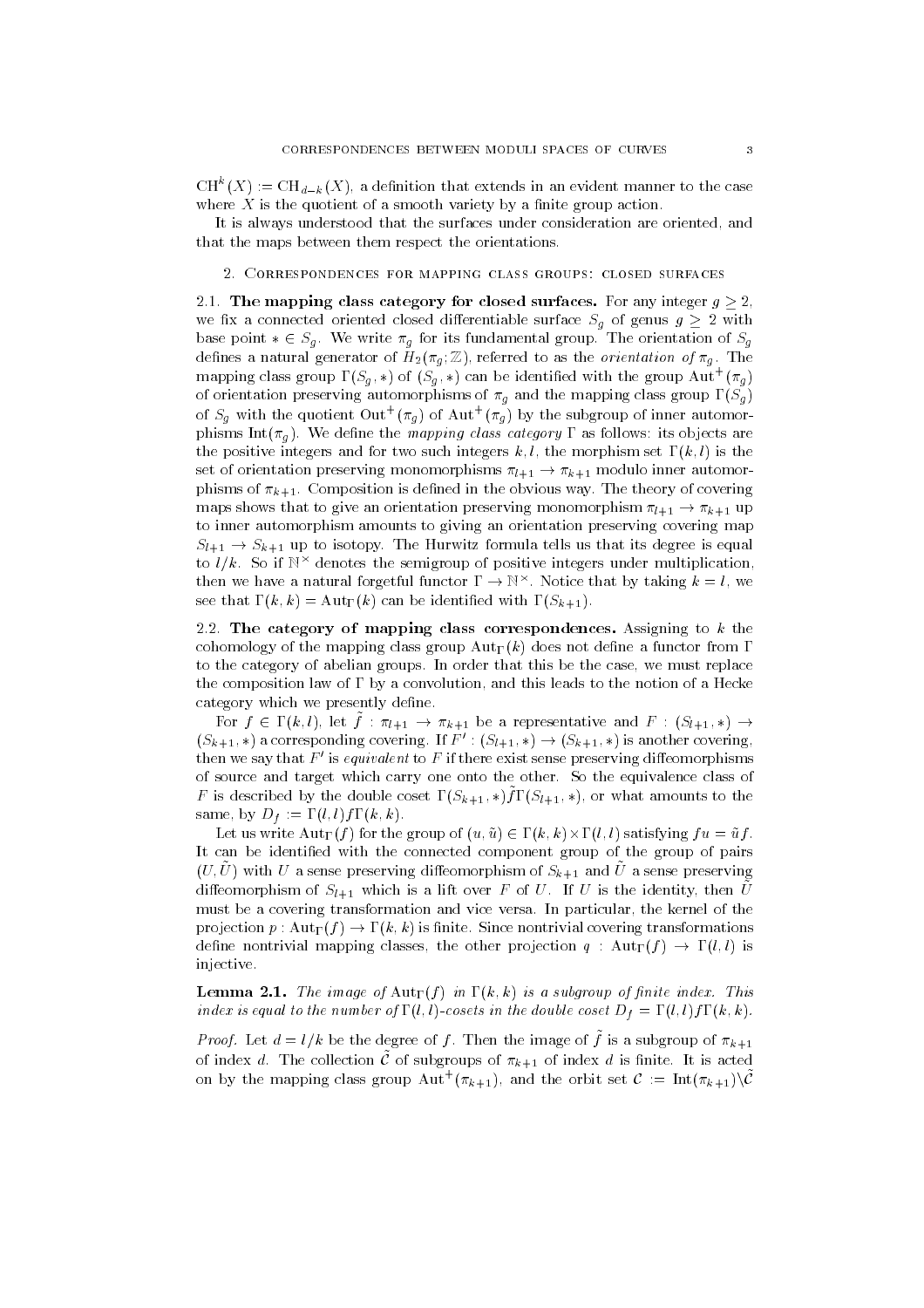is acted on by  $\mathrm{Out}^+(\pi_{k+1})=\Gamma(k,k)$ . The image of  $f$  defines an element  $|f|\in\mathcal{C}$ and it is clear that  $u \in \Gamma(k, k)$  extends to an automorphism of f if and only if it xes for the assignment in the assignment of  $\mathcal{L} = \{1, \ldots, n\}$  is the assignment of  $\mathcal{L}$  $\Box$ l l fk k l l f onto the k k orbit of f - Both assertions follow-

We call the integer appearing in this lemma the mass of  $D_f$  and denote it by  $\mu(D_f)$ . Notice that this mass is one if and only if the image of f is Aut  $(\pi_{k+1})$ invariant the same form  $\alpha$  is the same say that f  $\alpha$  is  $\alpha$  is the same same.

 $\blacksquare$  consider the case when f is represented by a monomorphism l-position l-position l-position l-position l-position l-position of  $\mu_1$ where is a normal subgroup with constant  $\alpha$  is a normal subgroup  $\alpha$  for  $\alpha$  and  $\alpha$  for  $\alpha$  for  $\beta$ dennes an order a subgroup  $C(f) \subset H_-(\partial_{k+1}, \mathbb{Z}/a)$ . This subgroup only depends on the coset lift  $\mu$  which conversely the subgroup determines the coset- of the cos f run over the double coset  $\mathbf{r}$  and  $\mathbf{r}$  runs over all such  $\mathbf{r}$ subgroups. So the mass of  $D_f$  is the number of order a subgroups of  $(\mathbb{Z}/a)^{+\infty}$ , i-distribution is a generalized indicator in the number of  $\alpha$  generalized  $\alpha$  and  $\alpha$  is the number of  $\alpha$ of elements in  $(\mathbb{Z}/m)$  of exact order  $m$ :

(1) 
$$
\phi_r(m) = m^r \prod_{p|m, p \text{ prime}} (1 - p^{-r}).
$$

The lemma implies that the composite of two left cosets is a finite union of left cosets in the sets in the sets in the sets in the sets in the sets in the sets in the sets in the sets in the s

 $\alpha$  implies that is not implied to the contract of the contract of the contract of the contract of the contract of the contract of the contract of the contract of the contract of the contract of the contract of the contr

If the cosets  $\Gamma(m, m)g_i$  are mutually disjoint, then so are the  $\Gamma(m, m)g_i f$ .

we introduce a Hecker quotient of - - - - Applying denote the above group of  $\omega$  and the characteristic functions  $\{ \cdot, \cdot \}$  ,  $\omega_{\Gamma}$  and  $\omega_{\Gamma}$  functions  $\Gamma$  functions  $\omega_{\Gamma}$  (e.g.) of the left cost cost of the later map Lines map Lines and the state of the state of the state of the state of defined by convolution: given  $f \in \Gamma(k, l)$  and  $\psi \in \Gamma(l, m)$ , then define the image of  $\Gamma$  is isomorphic function of m matriceristic function of matrices  $\Gamma$  ,  $\Gamma$  ,  $\Gamma$  ,  $\Gamma$  ,  $\Gamma$  ,  $\Gamma$  ,  $\Gamma$  ,  $\Gamma$  ,  $\Gamma$  ,  $\Gamma$  ,  $\Gamma$  ,  $\Gamma$  ,  $\Gamma$  ,  $\Gamma$  ,  $\Gamma$  ,  $\Gamma$  ,  $\Gamma$  ,  $\Gamma$  ,  $\Gamma$  ,  $\Gamma$  ,  $\Gamma$  ,  $\Gamma$ in a primitive associative above above the composition is obviously associative and some and so we have an additive category L- The homomorphism Lk l Zwhich takes the value one one or generator El-MMI will be called the mass functional and denoted the mass functional and denoted by  $\mu$  also.

The functor  $I \rightarrow \mathbb{N}$  extends to an additive functor from  $L$  to the free additive category  $\mathbb Z[\mathbb N^\times]$  generated by  $\mathbb N^\times$ . The ring of additive endofunctors of  $\mathbb Z[\mathbb N^\times]$  has as an additive basis the functors "multiplication by  $d^{\prime\prime}$ ,  $\psi_d$  (here d runs over the positive integers - This is clearly a polynomial algebra with generators the p with  $p$  prime. We may (and often will) think of this ring as a quotient category of  $\mathbb{Z}[N^{\times}]$ which identifies the unique morphism k kd with d - with d - with d - with d - with d - with d - with d - with d function  $\mathcal{L}$  , and if  $\mu$  if the Adams character character characters characters in  $\mathcal{L}$  , and  $\mu$ then El-l f lk-

We introduced the category  $\mathcal L$  only for an auxiliary purpose, for we will rather be concerned with a subcategory H shall have the same objective in the same objective in the same objective in th est it the positive integers in the more integers in the submodule in the submodule submodule in of  $\alpha$  (b) spanned by the characteristic functions  $\alpha$   $D_f$  of the double cosets  $\alpha$   $f$  . Convolution preserves these submodules so that a subcategory is defined indeed.  $\ldots$  .  $\ldots$  .  $\mathcal{N}$  and  $\mathcal{N}$  is the set of  $\mathcal{N}$  is the set of  $\mathcal{N}$  is the set of  $\mathcal{N}$  is the set of  $\mathcal{N}$  is the set of  $\mathcal{N}$  is the set of  $\mathcal{N}$  is the set of  $\mathcal{N}$  is the set of  $\mathcal{N}$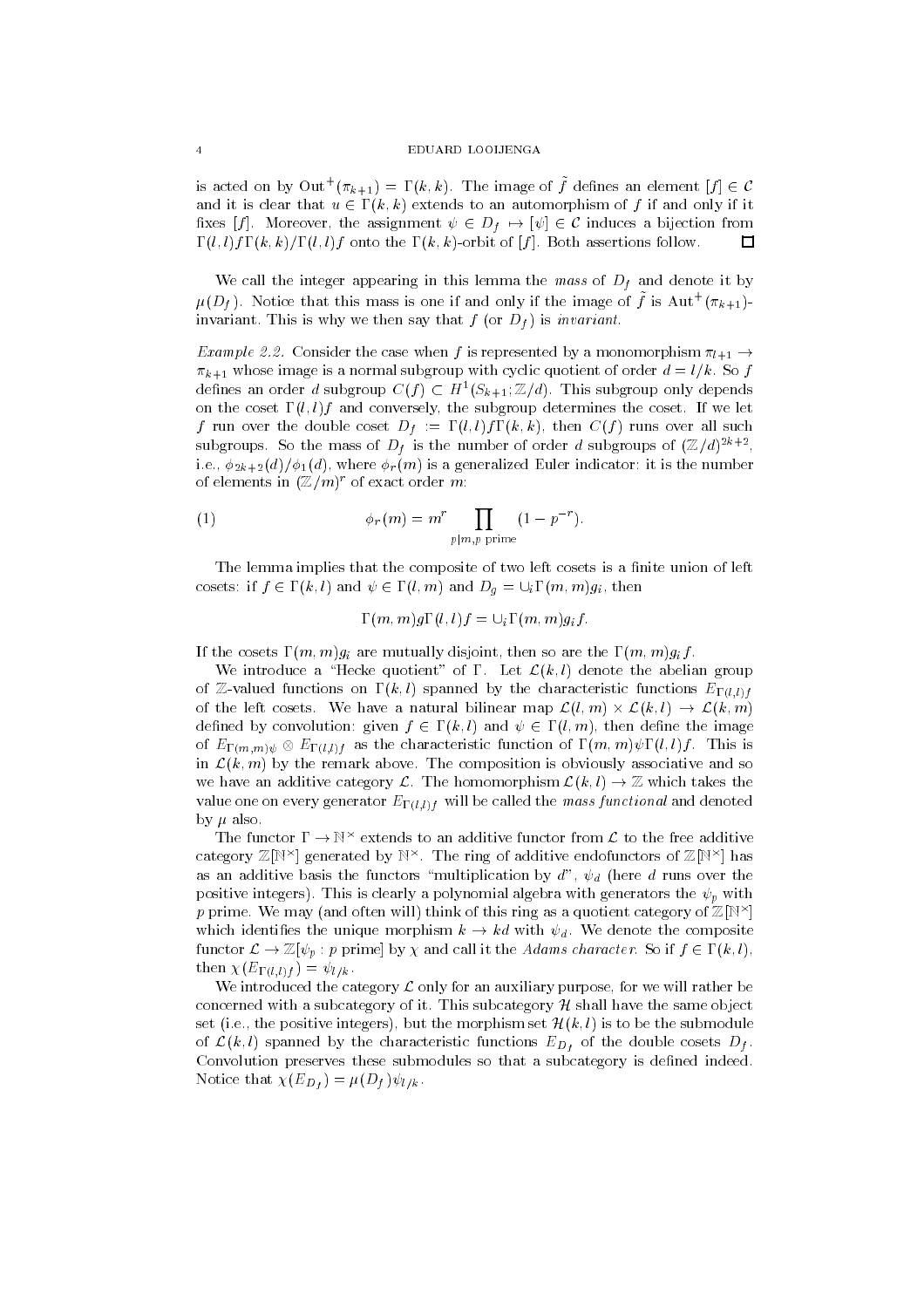Another useful category is the subcategory of  $\mathcal{L} \otimes \mathbb{Q}$  generated by the characteristic functions of double cosets divided by their mass:

$$
(2) \tT_{D_f} := \mu(D_f)^{-1} E_{D_f} \in \mathcal{L}(k,l) \otimes \mathbb{Q}.
$$

It is crear that this category, which we denote by  $\mu$ , contains  $\mu$ . Troute that  $\mathcal{L}^{\mathcal{L}}(E)$  ,  $\mathcal{L}^{\mathcal{L}}(E)$  is the mass function of the mass function of the mass function of the mass function value on  $ID_f$ . The Adams character naturally extends to  $\mu$  and maps  $ID_f$  to  $\psi_l/k$ .

The Hecke category  $\mathcal H$  has a universal property: suppose that we are given a covariant functor  $\mathbf{r}$  is a space with the category of space with the category of space with the category of space with  $\mathbf{r}$  $\Gamma(\kappa, \kappa)$ -action and we may form its orbit space  $\Gamma(\kappa)$ . Then every double coset  $D = \Gamma(i, i)$   $\Gamma(\kappa, \kappa)$  defines a one-to-mine correspondence  $\Gamma(D)$   $\rightarrow$   $\Gamma(\kappa)$   $\rightarrow$   $\Gamma(i)$ . It assigns to the orbit  $\Gamma(k, k)x$  the finite union of  $\Gamma(l, l)$ -orbits  $Y(\Gamma(l, l)f\Gamma(k, k))x =$ l l Y fi x i where l l fi runs over the distinct left cosets in D- Often such a one-to-finite correspondence defines a map on homology and so we get a covariant additive functor from  $H$  to the category of  $\mathbb{Q}$ -vector spaces.

The basic example is the Teichmüller functor  $\mathcal X$  which assigns to k the Teichmuller space XX-an isotopy is space XX-an isotopy in Sk-an isotopy in Sk-an isotopy in Sk-an isotopy in the structure class of orientation preserving covering covering covering f  $\alpha$ phism is a conformal structure of the conformal structure of the conformal structure of the conformal structure denes a functor from to an analytic category- The mapping class group k k acts properly discontinuously on Xk-pace Mine Section process the party of the orbit space March as the moduli space of nonsingular complex projective curves of genus k - It is naturally a quasiprojective orbitalistic and double coset D  $\sim$  1999. In the double coset a onetonite correspondence  $\mathbf{m}_{D}$  from Map  $_{\mathrm{H}}$  , and  $_{\mathrm{H}}$  from correspondence is finite algebraic; a more concrete description is

$$
\mathcal{M}_{k+1} \xleftarrow{p} \mathcal{M}(D) \xrightarrow{q} \mathcal{M}_{l+1}.
$$

Here  $\mathcal{M}(D)$  is the moduli space of pointed unramified covers  $\tilde{C} \to C$ , with C a nonsingular complex projective connected curve, which on fundamental groups induce a map equivalent to  $f$ , and the projections are the obvious forgetful maps Note that since the curve C has in general a nontrivial group of automorphisms,  $q$ may map to the singular locus of Ml--

covering in the map p is an unit and upper covering in the orbit of the orbit of the orbit of the orbit of the Assigning to D the correspondence  $qp^{-1}$  defines an additive functor from H to the category of correspondences.

Proof- Let C be a nonsingular complex projective curve of genus k - Then the ber of p over C Mk- parameterizes the unramied covers of <sup>C</sup> equivalent  $\mathbf{S}$  . These are  $\mathbf{S}$  in the Dirac in  $\mathbf{S}$  in  $\mathbf{S}$  in the Dirac in  $\mathbf{S}$ complex-projective curve  $C$  or genus  $\iota + 1$  is in at most a ninte number or ways realized as an unramified cover of a curve of genus  $k + 1$  and if that number is positive, then generically it is one.  $\Box$ 

So  $E_D$  acts as  $q_* p$ . Since  $p_* p$  is multiplication by  $\mu(D)$ , the map  $\mu(D)$  -p realizes the homology of Mk-1 as a direct summand of the homology of Mp-  $\mu$  as  $\mu$ from a motivic point of view it is perhaps better to replace  $E_D$  by  $T_D$ , which acts as  $\mu(D)$  -  $q_* p$  , we refer to Tp as the normalized Hecke correspondence defined by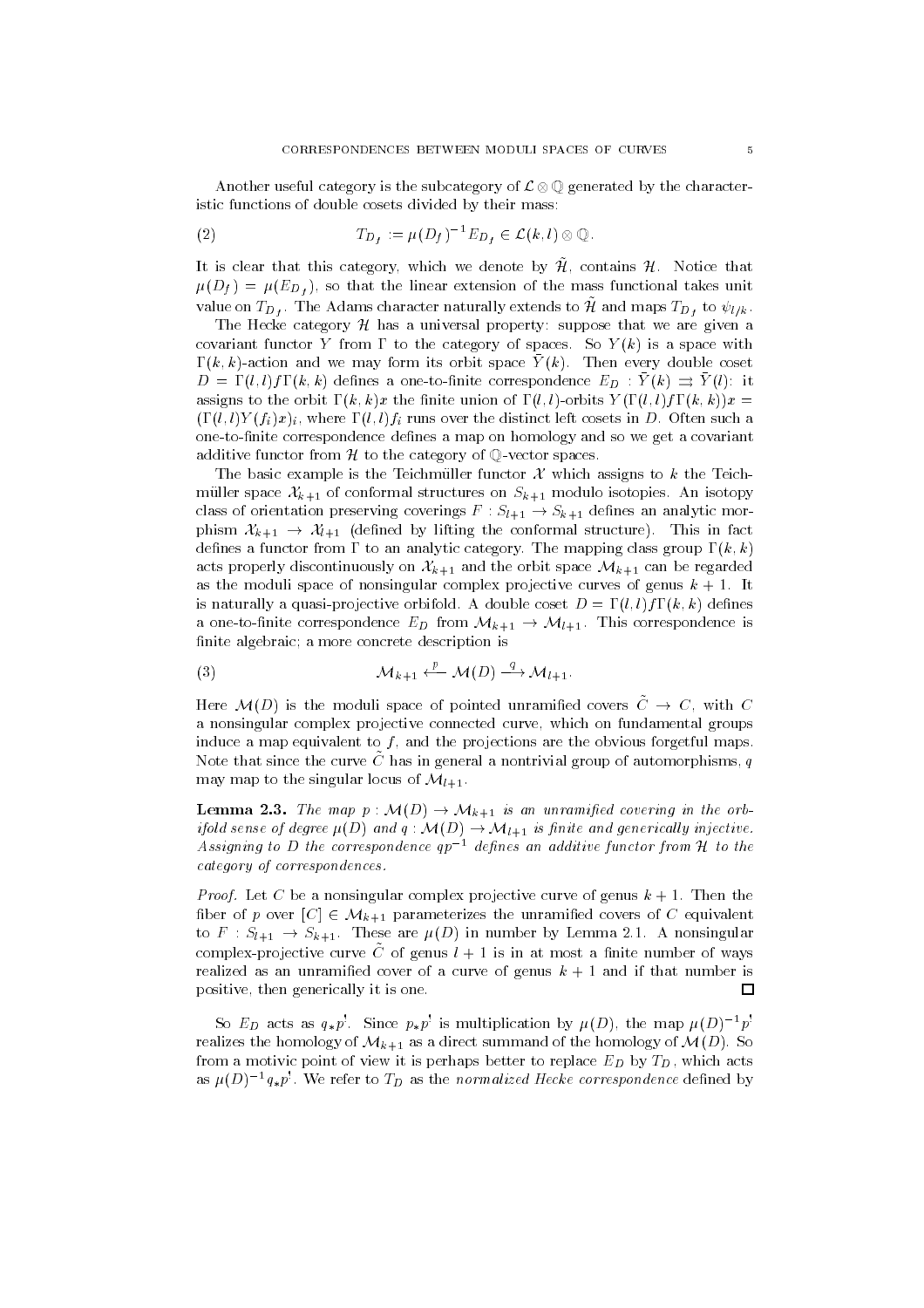- the map The map TD also augmentations-the map TD also acts on the Chow and Chow groups (after tensorizing them with  $\mathbb{O}$ ).

There is a natural extension of the diagram  $(3)$  to the Deligne-Mumford compactifications:

$$
\overline{\mathcal{M}}_{k+1} \xleftarrow{\bar{p}} \overline{\mathcal{M}}(D) \xrightarrow{\bar{q}} \overline{\mathcal{M}}_{l+1}.
$$

Here MD is simply the normalization of MD over Mk-- This variety param eterizes (perhaps noneffectively) *admissible covers* of stable curves (in the sense of [6], in particular, ramification is only allowed in singular points and locally given by  $w = xy = 0$ . This implies that q extends to a morphism  $\mathcal{M}(\mathcal{D}) \to \mathcal{M}_{l+1}$ . The corresponding extension of  $E$  respecting the denoted ED respectively. The set

Question 2.4. Is the class in  $CH^{\sim}$  ( $\mathcal{M}_{l+1}$ ) defined by the image of T<sub>D</sub> in the tautological algebra of Mi-sense of Mi-sense of Section and Section algebra of Section and Section and Section

are given a family of stable complex care complex complex and  $\mathcal{L}_{\mathcal{A}}$ dualizing sheaf and let  $K(f) \in \mathrm{CH}^+(U)$  be its first Unern class. Then the  $n\text{th}$ Mumford class of this family is  $\kappa(f)_n := f_*(K(f)^{n+1}) \in \mathrm{CH}^-(\mathcal{S})$ . This definition extends to the orbifold setting and so we have also defined for  $g \geq 2, K \in \mathrm{CH}^1(\mathcal{M}_g)$ ,  $K \in \text{CH}^-(\mathcal{M}_g)$  and a universal Mumford class  $\kappa_n \in \text{CH}^+(\mathcal{M}_g)$ ,  $\kappa_n \in \text{CH}^+(\mathcal{M}_g)$ .  $T$  and  $T$  is defined on the notation-different out from the notation-different out from the notation-different out from the notation-different out from the notation-different out from the notation-different out from the

 $\Gamma$  is the monomial function  $J$  ,  $\Gamma$  is the monomial function  $\Gamma$   $m_1$  and  $m_2$  . Then the monomial function  $m_1$  $\iota$   $\iota$  ( $\frac{1}{k}$ )  $\kappa_{n_1} \kappa_{n_2}$   $\kappa_{n_r}$ .

It is easy to see that this proposition follows from the following assertion

Proposition -- Suppose we are given a family of stable complex curves C S as above with smooth base, a finite surjective map  $q : \tilde{S} \to S$  of degree  $\mu$  and an unramined covering  $p: C \to q \, C$  of degree a:

$$
\tilde{C} \xrightarrow{p} q^*C \xrightarrow{\pi^*q} C
$$
\n
$$
\tilde{\pi} \downarrow \qquad q^* \pi \downarrow \qquad \pi \downarrow
$$
\n
$$
\tilde{S} \xrightarrow{\qquad q^* \pi} S, \qquad \qquad \pi \downarrow
$$

where  $\pi = (q \pi)p$ . Then  $(\pi/q)_{*}p_{*}$  maps  $K(\pi)^{**}$  to  $\mu aK(\pi)^{**}$  and  $q_{*}$  maps the monomial  $\kappa_{n_1}(\pi) \kappa_{n_2}(\pi) = \kappa_{n_r}(\pi)$  to  $\mu$   $\kappa_{n_1}(\pi) \kappa_{n_2}(\pi) = \kappa_{n_r}(\pi)$ .

*Proof*. Pirst observe that  $\omega_{\tilde{\pi}}$  is the coherent pull-back of  $\omega_{\pi}$ . So  $K(\pi)^+$  is the pullback of  $K(\pi)$ . Since  $p_*p$  resp.  $q_*q$  is multiplication by d resp.  $\mu$ , it follows that  $(\pi \ q)_{*} p_{*}(\Lambda \ (\pi)^{\cdots}) = \mu a \Lambda (\pi)^{\cdots}$ . Applying  $\pi_{*}$  to this identity yields  $q_{*} \kappa_{n-1}(\pi) =$  $\mathcal{L}^{(1)}$  are to general in the constant in the constant of the constant  $\mathcal{L}^{(1)}$ the diagram of  $r$ -fold fibered products:

$$
\begin{array}{ccc}\n\tilde{\mathcal{C}}^{(r)} & \xrightarrow{p^{(r)}} & q^* \mathcal{C}^{(r)} & \longrightarrow & \mathcal{C}^{(r)} \\
\downarrow & & \downarrow & & \downarrow \\
\tilde{S} & \xrightarrow{\qquad \qquad} & \tilde{S} & \xrightarrow{q} & S.\n\end{array}
$$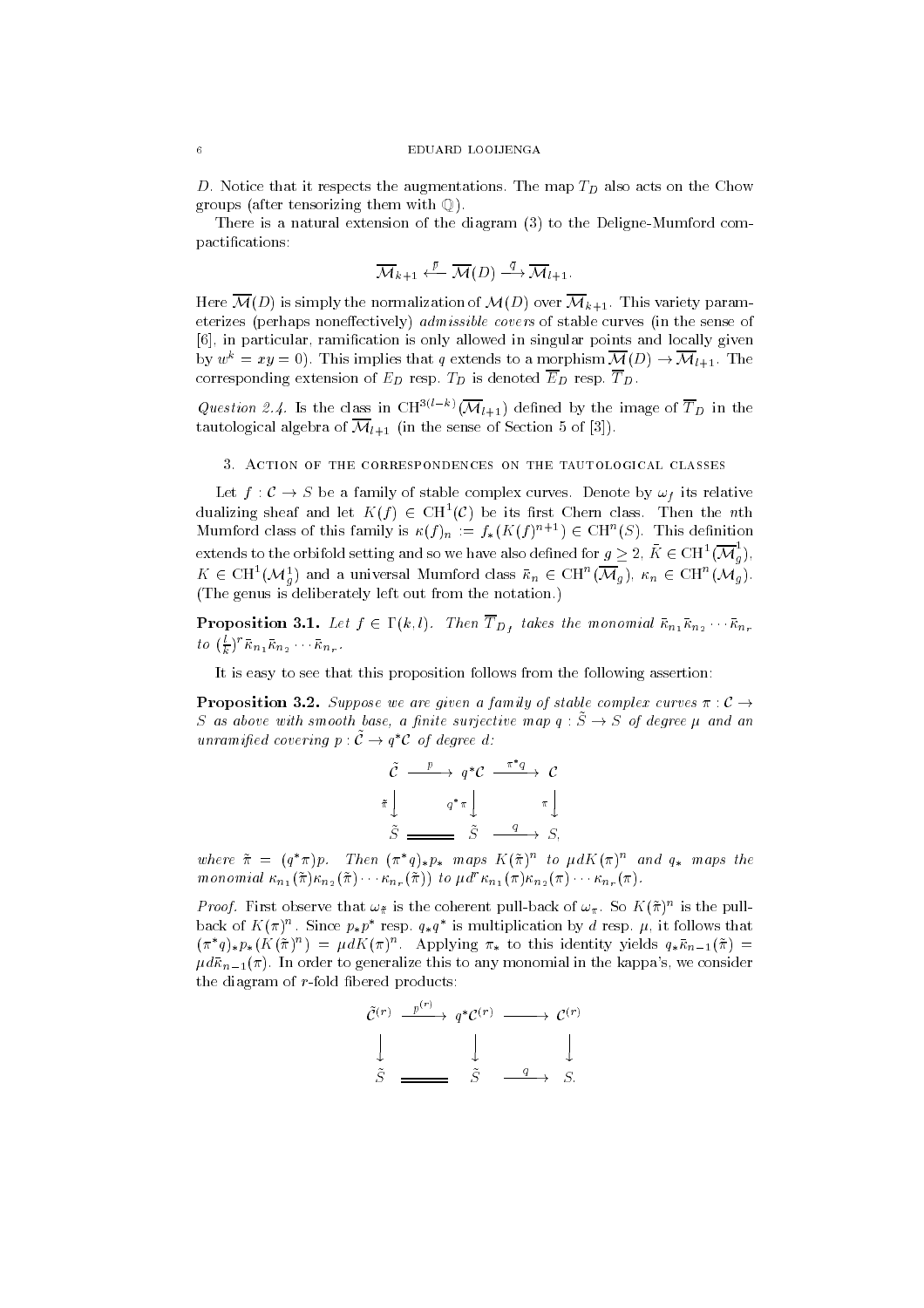If  $\pi_i: C^{\vee} \to C^{\vee} \to \text{omits the } i\text{th factor, then we have defined } K(\pi_i) \in \text{CH}^1(C(r)).$ Since  $K(\pi_1)$   $\cdots$   $K(\pi_r)$   $\cdots$   $\in$   $\cup$   $\Pi(U(r))$  pulls back to the corresponding class on  $C^{\vee}$ , and since  $p^{\vee}$  has degree  $a$  , an argument as above shows that  $q_*$  $\Box$ has the asserted eect on n- n nr -

According to Harer ([4], [5]), the homology groups  $H_s(\Gamma(S_q);\mathbb{Z})$  can for fixed s be canonically identified with each other when  $s \leq cg$  for some positive constant c (c about  $\frac{1}{3}$  will do). The more precise result can be stated as follows. If S is a connected orientable compact surface possibly with boundary, then let  $\Gamma(S)$  denote the mapping class group of S relative its boundary. An embedding  $S \to S$  -induces a homomorphism of mapping class groups  $\Gamma(S) \to \Gamma(S')$ , and Harer shows in fact that this map induces an isomorphism on integral homology in degree  $\leq cg(S)$ , where  $\mathcal{S}$  denotes the genus of S-independing stable corresponding stable corresponding stable corresponding stable corresponding stability of  $\mathcal{S}$ groups mod torsion by  $H_{\bullet}^{-}(1_{\infty})$  resp.  $H_{\mathbb{Z}}^{*}(1_{\infty})$ . E. Miller observed that  $H_{\bullet}^{-}(1_{\infty})$ comes naturally with the structure of a Hopf algebra; the coproduct is the standard one (it comes from the diagonal embedding) and the product from embedding two surfaces S-1 and S-2 as above with a third S say-in a third S say-in a third S say-in a third S say-in a third a homomorphism s-  $\setminus$   $\subseteq$   $\setminus$   $\setminus$   $\subseteq$   $\setminus$   $\subseteq$   $\setminus$   $\subseteq$   $\setminus$   $\subseteq$   $\setminus$   $\subseteq$   $\setminus$   $\subseteq$   $\setminus$   $\subseteq$   $\setminus$   $\subseteq$   $\setminus$   $\subseteq$   $\setminus$   $\subseteq$   $\setminus$   $\subseteq$   $\setminus$   $\subseteq$   $\setminus$   $\subseteq$   $\setminus$   $\subseteq$   $\setminus$   $\subseteq$   $\setminus$   $\subseteq$   $\setminus$   $\subseteq$ map  $H^{\pm}_{r}(1_{\infty})\otimes H^{\pm}_{s}(1_{\infty})\to H^{\pm}_{r+s}(1_{\infty})$ . Using Harer subecording to is easily seen to be independent of choices. It defines the (Hopf) product. As a Hopf algebra,  $H_{\bullet}^{-}(1_{\infty})$ is graded-bicommutative. Since  $H_{\mathbb{Z}}(1\,\infty)$  is the graded dual of  $H_\bullet^-(1\,\infty)$ , it is also a Hopf algebra- Miller and Morita have shown that the cohomological Mumford class  $\kappa_n$  stabilizes and defines a nonzero primitive integral element of  $H_{\mathbb{Z}}$   $\langle 1~\infty \rangle$  (which is also denote by  $\{f_i\}$  , where existence elements  $\{f_i\}$  is a non-to-coproduct sensor elements of generate a Hopf subalgebra  $H_{\mathrm{taut}}(1\,\infty\,;\mathbb{Z})$  of  $H_{\mathbb{Z}}^\ast(1\,\infty\,)$ , called the t*autological algebra*. Mumford has conjectured that the two coincide after we tensorize with Q-

As any commutative Hopf algebra,  $H_{\bullet}^{-}(1\infty)$  comes with Adams operations : for a positive integer n, the nth Adams operation  $\psi_n$  is the composite

$$
\psi_n: H^{\mathbb{Z}}_{\bullet}(\Gamma_{\infty}) \to H^{\mathbb{Z}}_{\bullet}(\Gamma_{\infty})^{\otimes n} \to H^{\mathbb{Z}}_{\bullet}(\Gamma_{\infty}),
$$

where the first map is  $(n - 1)$ -fold iteration of the coproduct and the second is multiplication- This map is simply the Hopf algebra endomorphism which on the  $\blacksquare$  . The multiplication by noting the sound by non-H-model and non-H-model and  $\blacksquare$  $\Box$  Thus we have denoted a ring homomorphism the Adams action to the Adams action of the Adams action of the Adams action of the Adams action of the Adams action of the Adams action of the Adams action of the Adams actio

(4) 
$$
\mathbb{Z}[\psi_p : p \text{ prime}] \to \text{End}(H^{\mathbb{Z}}_{\bullet}(\Gamma_{\infty})).
$$

For any double coset  $\Box$  induces any double coset  $D$  induces an endomorphism of  $D$ s is in the stable range with respect to k - Then Proposition - amounts to the statement that in the stable range  $T_D$  acts as  $\psi_{\text{deg}(D)}^*$  on the tautological classes.

**I** LOPOSITION 0.0. The the stable tange, the Hecke category it preserves the tauto  $\cdot$ logical algebra and the action factors through the Adams character: it is given by compositing a component action- more action

As long as the Mumford conjecture is open, it is worthwhile to attempt to prove that the above proposition holds on all of  $H^+(1_\infty)$ . We have not succeeded in this, but we will show that in certain cases a weak form of this property holds-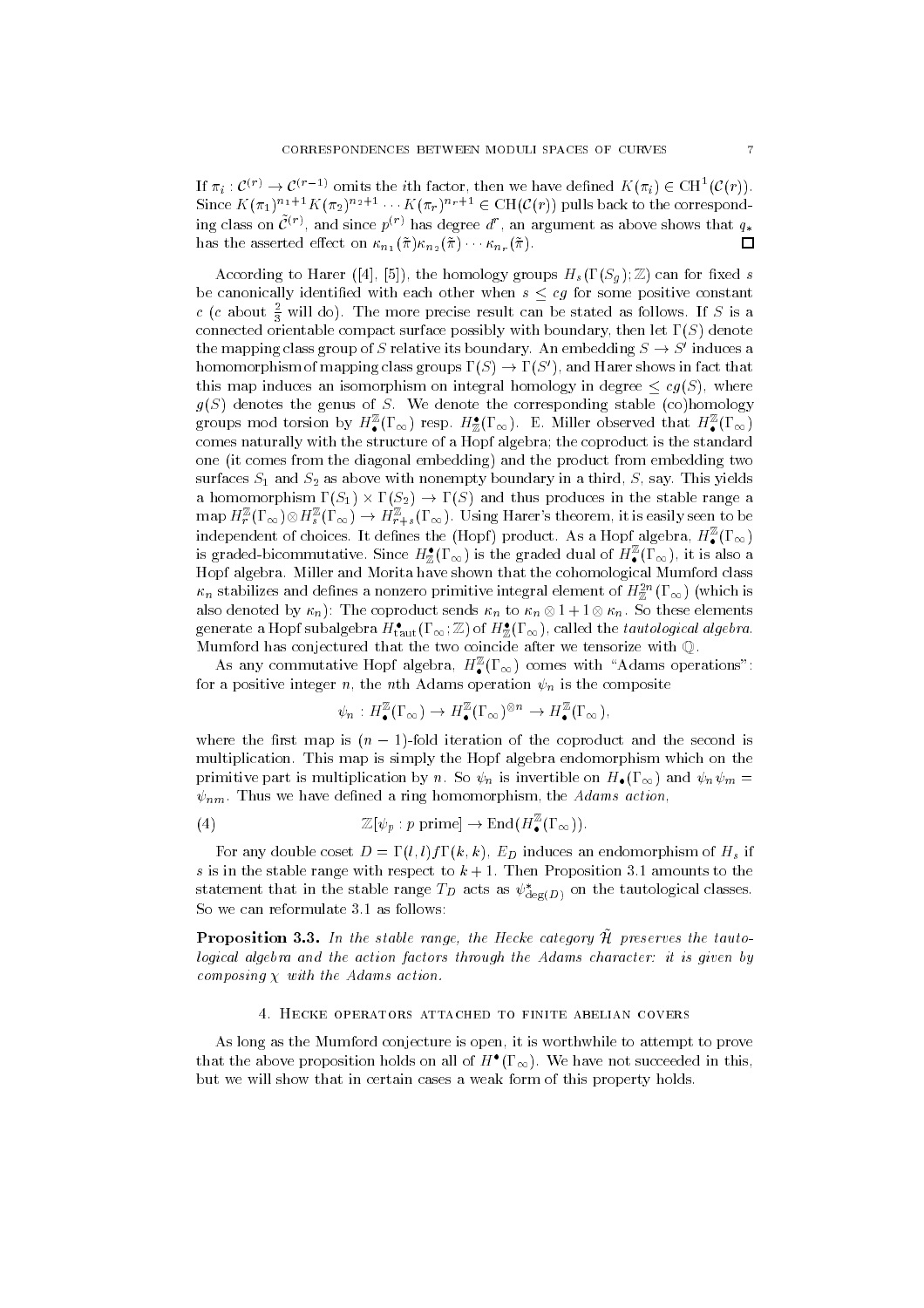Fix a nite abelian group A- Given a positive integer k then every element u of  $H^-(\mathcal{S}_{k+1};A)$  can be thought of as a homomorphism  $\pi_{k+1}\to A$  and thus defines an abelian covering of Sk-- The degree du of this covering is of course the order of the image of the map k-Well is and the maps  $\Box$  with the map are sense the sense  $\Box$ and nence an element  $E_D(u) \subset \pi(\kappa, a_u \kappa)$  and its normalization  $ID(u) \subset \pi(\kappa, a_u \kappa)$ . We now let s be in the stable range with respect to  $k$  and consider the expression

(5) 
$$
\mathcal{T}_{A,k} := |A|^{-2k-2} \sum_{u \in H^1(S_{k+1}, A)} \psi_{|A|/d_u} T_{D(u)},
$$

viewed as an endomorphism of  $H_s(\Gamma_\infty)$ .

Proposition -- The element TA-k is independent of <sup>k</sup> and the resulting endo morphism Ta of H-android and Tag and Tag and Tag and Tag and Tag and Tag and Tag and Tag and Tag and Tag and Ta

notice that we do not claim that TA preserves the coproduct- we preserve the postpone the prove se ele in film in fact the will in fact prove a nonabelian generalization of this result-that inter-that interests in these is when A is the cyclic of order distance and the interest write  $\tau_{d,n}$  for the associated operator-complex from  $\tau_{d,n}$  for the associated operator-complex from  $\tau_{d,n}$ under the extension operator  $\mu$  is the  $\mu$  is  $\mu$  is the  $\mu$  is the Table indicator indicator indicator indicator indicator indicator indicator indicator indicator indicator indicator indicator in  $\mu$ denote the  $\alpha$  is the usual one in the usual one is a solution of  $\alpha$  if  $\alpha$  if  $\alpha$  is the linear order of  $\alpha$ combination (5) by  $\mathcal{T}_d$ , then

(6) 
$$
\mathcal{T}_d = d^{-2k-2} \sum_{m|d} \phi_{2k+2}(m) \psi_{d/m} T_{m,k}.
$$

For instance, when  $a = p$  is prime, then  $I_{p,k} = p$  is the  $(p^{n+1} - 1)I_{p,k} + \psi_p$ . By means of Mobius inversion we can express Td-k as a weighted average of operators  $\psi_*\mathcal{T}_*$ : if  $\mathcal{P}(d)$  is the set of primes dividing d, then

(7) 
$$
T_{d,k} \prod_{p \in \mathcal{P}(d)} (p^{2k+2} - 1) = \sum_{I \subset \mathcal{P}(d)} (-1)^{|I|} \Pr(\mathcal{P}(d) - I)^{2k+2} \psi_{\text{pr}(I)} \mathcal{T}_{d/\text{pr}(I)}.
$$

Here  $pr(I)$  stands for the product of the members of I (the empty product is 1 by  $\alpha$  a sense  $\alpha$  and  $\alpha$  sense  $\alpha$  and  $\alpha$  and  $\alpha$  are sense on all of  $\alpha$  and  $\alpha$ 

Corollary -- Let p be a prime and let d beapositive integer not divisible by p-

- $\mu$  for every positive integer it also action by  $\pm p$  of  $\mu$  on  $\pm \bullet$  ( $\pm \infty$ ) converges to  $\gamma$   $\gamma$ ,  $\gamma$ <sup>n</sup>-the most padic topology as  $\kappa$   $\gamma$  control
- ii action of Textures to action of Textures to a convergence to a convergence of the padic topology of the pad ogy as  $k \to \infty$ .

**Formula Formula Formula Extending** 

$$
(p^{2k+2} - 1)T_{p^n,k} = p^{2k+2}T_{p^n} - \psi_p T_{p^{n-1}}
$$

Taking the limit for k yields the rst assertion- For the second statement we note that

$$
T_{pd,k}(p^{2k+2} - 1) \prod_{l \in \mathcal{P}(d)} (l^{2k+2} - 1) =
$$
  

$$
\sum_{I \subset \mathcal{P}(dp)} (-1)^{|I|} \Pr(\mathcal{P}(dp) - I)^{2k+2} \psi_{\text{pr}(I)} \mathcal{T}_{pd/\text{pr}(I)}.
$$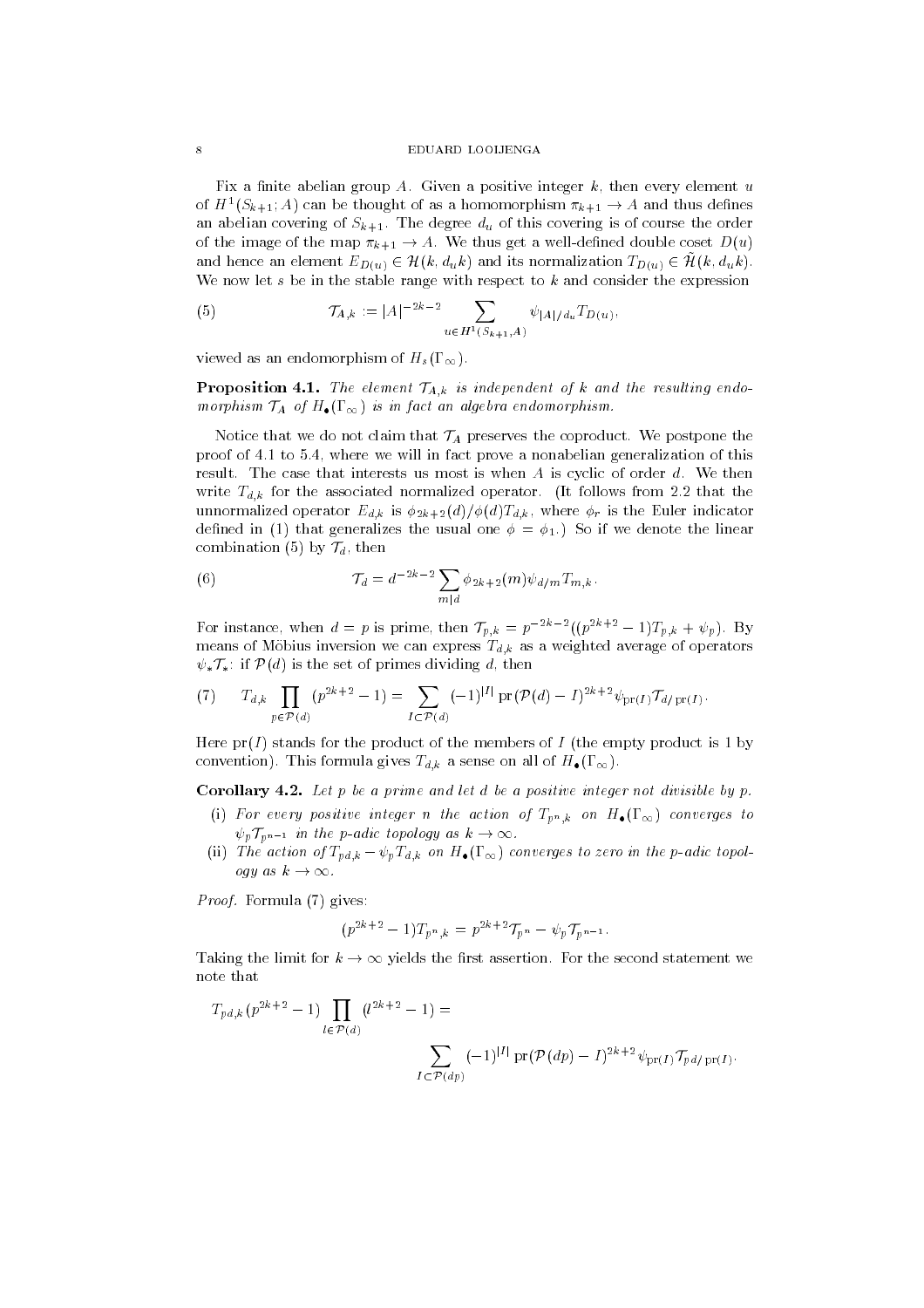Reducing this identity modulo  $p^{2k+2}$  reduces the sum on the righthand side to a sum over the subsets I of Pap containing provising this as a sum over the subsets  $\sim$ of J of  $P(d)$ , we get

$$
\sum_{J\subset \mathcal{P}(d)} -(-1)^{|J|}\operatorname{pr}(\mathcal{P}(d)-J)^{2k+2}\psi_p\,\psi_{\operatorname{pr}(J)}\mathcal{T}_{d/\operatorname{pr}(J)}.
$$

We recognize this expression as  $-\psi_p T_{d,k} \prod_{l \in \mathcal{P}(d)} (l^{2k+2} - 1)$  and so we find that

$$
T_{dp,k} \equiv \psi_p T_{d,k} \mod p^{2k+2}.
$$

The statement follows-

or corollary - International Corollary - International Corollary - International Corollary - International Coro large enough- Fix a positive integer d not divisible by the prime p- Then the direct limit of the system

$$
\Sigma_p(d):H_r(\mathcal{M}_{d+1})\stackrel{T_{p,d}}{\longrightarrow}H_r(\mathcal{M}_{p,d+1})\stackrel{T_{p,p,d}}{\longrightarrow}\cdots\longrightarrow H_r(\mathcal{M}_{p^sd+1})\stackrel{T_{p,p^sd}}{\longrightarrow}.
$$

is isomorphic to  $H_r(\Gamma_\infty)$ , but the isomorphism is not canonical (it depends on the choice of a sufficiently large integer of the form  $ap$  ). However, there is one if we tensorize with the  $p$ -adic numbers:

Theorem -- The direct limit of the system !pd Qp

$$
H_r(\mathcal{M}_{d+1};\mathbb{Q}_p) \stackrel{T_{p,d}}{\longrightarrow} H_r(\mathcal{M}_{p,d+1};\mathbb{Q}_p) \stackrel{T_{p,p,d}}{\longrightarrow} \cdots \longrightarrow H_r(\mathcal{M}_{p^sd+1};\mathbb{Q}_p) \stackrel{T_{p,p^sd}}{\longrightarrow} \cdots
$$

is canonically isomorphic to the stable cohomology  $H_r(\Gamma_\infty;\mathbb{Q}_p)$ .

Proof- For <sup>k</sup> in the stable range with respect to r we dene uk Hr Hr Mk- as the composite of k with the natural isomorphism- Every such uk is an isomorphism-dentify the terms of large index of large index of  $\mathbb{R}^n$  some index of  $\mathbb{R}^n$  some index of  $\mathbb{R}^n$  some index of  $\mathbb{R}^n$  some index of  $\mathbb{R}^n$  some index of  $\mathbb{R}^n$  some index of  $\$  $\mathcal{L}_{r}(\mathbf{v} \cdot \mathbf{v}_p \cdot \mathbf{a} + \mathbf{I})$ , then it is creat that  $\mathcal{L}_{p,r+q}$   $\mathcal{L}_{p,p+q}$  and  $\mathcal{L}_{p,q+1}$  to zero in the  $p$  adic topology- from  $\{x_p, y_p\}$  induces an isomorphism of  $\pm r$   $(\pm \infty)$   $\infty$   $p$ direct limit of  $\Sigma_n(d) \otimes \mathbb{Q}_n$ . П

a weakness of Theorem - is that it does not relate the interest  $\rho$  manner for different ferent choices of d- For instance one would like to say that for a prime p the Hecker correspondences  $\tau_{k,\ast}$  at  $\tau_{p}$  or at least  $\tau_{p}$  or  $\tau_{p}$  and  $\tau_{p}$ limit- is other words we would like the correspondences Tp-0 with  $\pi_{L,\Phi}$  is commuted to in a weak sense- to this is the model question of whether the endomorphisms Tneedom T commute for various n-

There is another series of Hecke correspondences of interest- For a positive integer dit the natural map k-b-light of the light of the natural map covering the street of the street of the of  $S_{k+1}$  of degree  $u \in \mathcal{C}$ . The corresponding double coset is a left coset and so the associated Hecker correspondence  $\mathbb{F}_0$  is in fact and Marchimedia more  $\mathbb{F}_0$   $\mathbb{F}_1$  is in  $\kappa a$  -  $\kappa$   $n + 1$ 

**Proposition 4.4.** The action of  $\psi_{d^2 k+2} I_k(d)$  on  $H_{\bullet}(\mathcal{M}_{k+1})$  in the stable range is independent of the resulting endomorphism Society and Society and Society and Society and Society and Society algebra endomorphism-

The proof will be given in section 5 as a special case of a more general statement. The endomorphism  $\mathcal{S}(d)$  acts as the identity on the tautological subalgebra, but . It is introduced the interest in the interest the identity- the idea is in the idea in the state  $\alpha$  $\mathcal{S}(d)$ 's mutually commute for varying d.

 $\Box$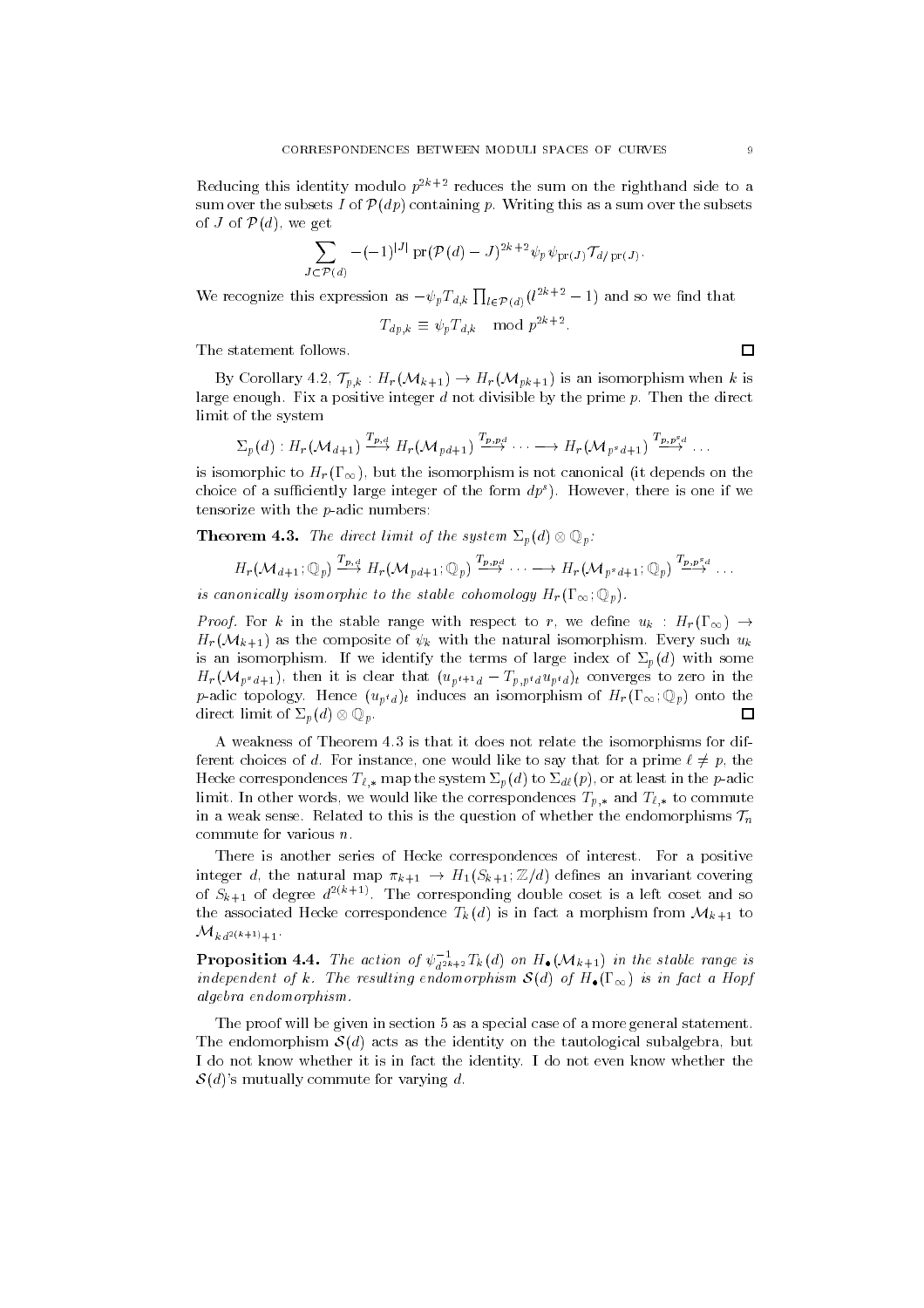### EDIJARD LOOLIENG A

There is a much bigger category of correspondences acting on the stable coho mology of the mapping class groups if we allow the coverings to ramify- This makes fuller use of the stability theorem, since we will now also deal with the algebrogeometric analogues of surfaces with boundary-this with books with boundarysequence x-and for distinct points and for every sense preserving line and for every sense preserving line and ear is seen the real oriented blowup of  $\mathcal{L}$  is seen to real oriented blowup of  $\mathcal{L}$  in  $\mathcal{L}$  in  $\mathcal{L}$ n with boundary and the mapping class group  $\Gamma$  in the mapping class group  $\Gamma$ identically set of the group  $\Theta$  in the group  $\Theta$  in the group  $\Theta$  in the group  $\Theta$ of sense preserving dieomorphisms of  $\mathcal{S}$  which  $\mathcal{S}$  which  $\mathcal{S}$  is indicated by  $\mathcal{S}$  $\sqrt{-}$   $\alpha$  is the state of the state and there is naturally associated a moduli associated a moduli associated a moduli associated a moduli associated a moduli associated a moduli associated a moduli associated a moduli space let Xg-n be the Teichmuller space of conformal structures on Sg extending  $\cdot$  ,  $\cdot$  ,  $\cdot$  ,  $\cdot$  is a contractive v-1 ,  $\cdot$  ,  $\cdot$  ,  $\cdot$  ,  $\cdot$  ,  $\cdot$  , and the complex manner of  $\cdot$ ifold of complex dimension  $3g - 3 + 2n$  and it is clearly acted on by the mapping class group Sg  $\alpha$  is the natural map  $\alpha$  of the natural map  $\alpha$  is the natural map  $\alpha$  is the natural map  $\alpha$ an equivariant analytic submersion. In between we have the Teichmuller space  $\mathcal{A}_a$ general contracts and contracts are a series of the contracts of the contracts of the contracts of the contracts of the contracts of the contracts of the contracts of the contracts of the contracts of the contracts of the of conformation it is a contract to interest  $\mu$  , relative x-relative x-relative contractions of complex manifold of complex manifolds of any the method of the relevant of the relevant mapping class group is properly discontinuous so that the orbit space  $\mathcal{M}_g$  of  $\mathcal{X}_g$ general control of the control of the control of the control of the control of the control of the control of the control of the control of the control of the control of the control of the control of the control of the cont respectively. This orbit space is the moduli space of the moduli space of the moduli space of tuples of tuples  $\mathcal{N} \simeq 1$  is a nonsingular complex projective complex projective complex projective complex projective complex projective curve of genus g and when  $\alpha$  is the group of construction points of C respectively and the nonzero contractor tangent vectors at distinct points of C- This notation may lead to confusion since our  $\mathcal{M}_g$  is what many algebraic geometers denote by  $\mathcal{M}_{g,n},$  but it is in agreement with the state of  $\alpha$  is moduli space of  $\alpha$  presented in the space of  $\alpha$  , which is model is paced in interpretation brings us in the category of quasi-projective orbifolds: the maps

Mgn Mn " g Mg

are quasi-projective, and the first map is naturally a principal  $(\mathbb{C}^\times)^\times$ -pundle in the orbifold sense-

Notice that  $\mathcal{M}_g$  resp.  $\mathcal{M}_{g,n}$  is a virtual classifying space for  $\mathbf{1}(\mathcal{S}_g; x_1, \ldots, x_n)$  $\mathbf{v} = \mathbf{v} - \mathbf{v}$  and  $\mathbf{v} = \mathbf{v} - \mathbf{v}$  and  $\mathbf{v} = \mathbf{v} - \mathbf{v}$ 

$$
\Gamma(S_{q,n}) \cong \Gamma(S_q; v_1, \ldots, v_n) \to \Gamma(S_q; x_1, \ldots, x_n) \to \Gamma(S_q)
$$

on orbifold fundamental groups- Following Harer the composite map induces an isomorphism on integral homology in the stable range- We conclude

Proposition -- The projection Mg-n Mg induces an isomorphism on ratio nal cohomology in the stable range.

 $\Box$  integrative integration of positive integers definitive integration of  $\Box$  $\mu_{d_1} \times \cdots \times \mu_{d_n}$  of  $(\cup \cap)^\sim$ . The orbit space  $\mu_d \setminus \mathcal{M}_{g,n}$  can be interpreted as the moduli space of the complex projection of the complex projection of the complex projection of  $\alpha$  and  $\alpha$ genus g and  $u_i$  is a nonzero tangent vector in  $T^{\otimes d_i}C$  such that the base points of  $\blacksquare$  is a virtual classification orbital fundamental fundamental fundamental fundamental fundamental fundamental fundamental fundamental fundamental fundamental fundamental fundamental fundamental fundamental fundamenta group  $\mathbf{1}$  ( $\mathcal{O}_q$ ;  $v$  +,  $\dots$  ,  $v$  + ) can be decribed as the connected component group of the  $\alpha$  and the maps preserving diecessary preserving of Sg which  $\alpha$  and  $\alpha$   $\alpha$  and  $\alpha$  and the maps  $\alpha$  $v_1^{\ldots}, \ldots, v_n^{\ldots}$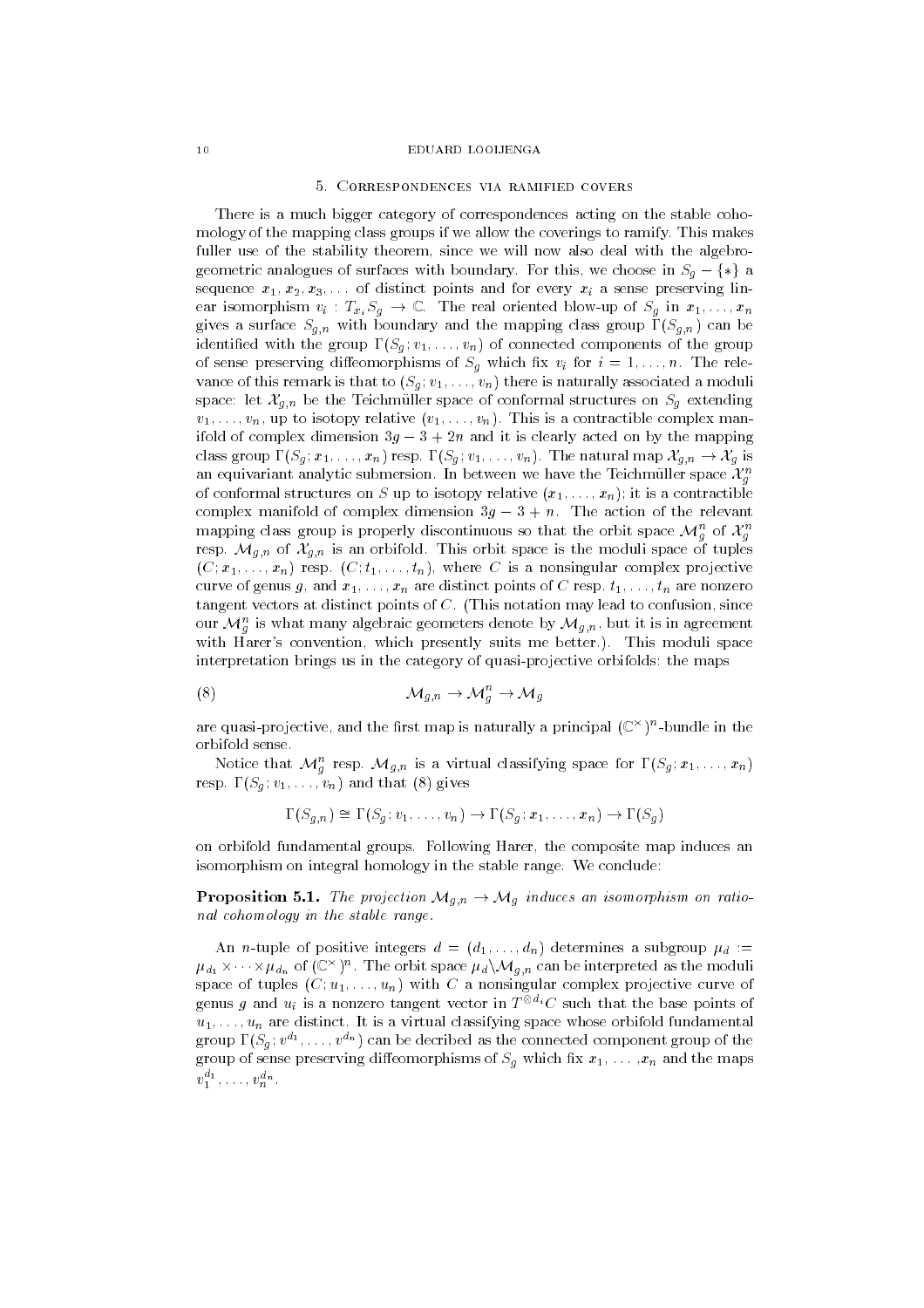n by reindexing the tangent vectors-by and the tangent vectors-by respectively the tangent vectors-This action is trivial on Mg and so the induced map SnnMg-n Mg also induces an isomorphism on rational cohomology in the stable range.

-- Correspondences involving ramication- Let f Sh-m Sg-n be a nite unramied sense preserving covering- This covering determines a ramied covering  $S_{\rm s}$  section with respect to our respect to our respect to our respect to our respect to our respect to our respect to our respect to our respect to our respect to our respect to our respect to our respect to our resp decorations via in and sends in an and sends in an and sends in  $\mathcal{U}$  and sends it to  $\mathcal{U}$ in the pullback of via under the pullback of via under the distribution of  $\mathcal{U}$ equal to  $v_j^{\;j}$ . We remark that for  $n\;>$  0 such a covering can be described as a function between certain subsets of the fundamental groupoids of  $\Box$  in  $\Box$  and  $\Box$  $\Gamma$  and the used to denote the used to denote a mapping class category as we did in the used to denote  $\Gamma$ undecorated case-we can do without that we will not elaborate  $\mathbb{I}$ 

Let us define a *decorated* curve as a triple  $(C, X, v)$ , where C is a complex projective curve,  $X$  a finite subset of its smooth part, and  $v$  a trivialization of the tangent bundle of C restricted to X-restricted to X-restricted to X-restricted smooth of genus g and genus g and genus fix the cardinality  $n$  of  $X$ , then the moduli space of such curves can be identified messed as a point of the stable as a point of the state as a pointed curve yields SnnMg-

A cover  $(\tilde{C}, \tilde{X}, \tilde{v}) \to (C, X, v)$  of two nonsingular decorated curves is a morphism  $\pi : \tilde{C} \to C$  such that

- (1)  $\pi^{-1}(\Lambda) \equiv \Lambda$ ,
- (ii) X contains the discriminant of  $\pi$ ,
- (iii) If  $\pi$  ramifies of order  $a$  at  $p \in A$  , then  $v$  and  $v^{\circ}$  define the same trivialization of  $I_{\tilde{p}}$   $\cup$   $\in$   $\blacksquare$

It should be clear what we mean when we say that such a cover is equivalent to  $f$ . Let  $\mathcal{M}(f)$  denote the moduli space of covers between nonsingular decorated curves which are equivalent to f  $\alpha$  -f  $\alpha$  -f  $\alpha$  -f  $\alpha$  -f  $\alpha$  -f  $\alpha$  -f  $\alpha$  -f  $\alpha$  -f  $\alpha$  -f  $\alpha$  -f  $\alpha$ 

$$
\mathcal{S}_n \backslash \mathcal{M}_{g,n} \stackrel{p}{\leftarrow} \mathcal{M}(f) \stackrel{q}{\rightarrow} \mathcal{S}_m \backslash \mathcal{M}_{h,\,m}
$$

As in the undecorated case,  $p$  is a limite covering. In particular,  $q p$  – is a one-tonite correspondence- we call the magnetic it plane mass of f and denote it by film Similarly we define the Q-correspondence

$$
T(f):=\mu(f)^{-1}qp^{-1}:\mathcal{S}_n\backslash \mathcal{M}_{g,n}\rightrightarrows \mathcal{S}_m\backslash \mathcal{M}_{h,\,m}
$$

It acts on nomology as  $I(f)_* = \mu(f) - q_* p$ . In view of the discussion at the beginning of this section, this defines an action on  $H_{\bullet}(\Gamma_{\infty})$  in the stable range.  $i = i$ in the state-state range-state  $\mathbf{a}$ 

The normalization property  $\mu$  , which is a Mf  $\mathcal{N}_M$  is the Snn  $\mu$  Mg-  $\mu$  still be still be still be still interpreted as a moduli space (namely as one of admissible covers between stable decorated curves), and this shows that q extends to a morphism  $\bar{q}$  :  $\mathcal{M}(f) \rightarrow$  $\mathcal{O}_m \setminus \mathcal{O}(\ln m)$  . The latter is nime and so  $T(f)$  extends as a  $\mathbb{Q}$ -correspondence  $T(f)$ .  $\sim$  10  $\sim$   $\sim$  10  $\sim$  110  $\sim$  110  $\sim$  110  $\sim$ 

Remark -- Our correspondences lift to the local systems dened by conformal blocks- To explain let us begin with going quickly through the relevant denitions for details we refer to  $\mathbf{r}$  and the references cited the references cited the references cited the references cited the references cited the references cited the references cited the references cited the references c we need a connected nonsingular complex projective curve C, a finite subset  $X \subset$  $\cup$  so that  $\cup$   $\cdot = \cup$   $\cdot$  is anne and a semisimple complex Lie algebra  $\mathfrak{g}_\cdot$  if  $\mathfrak{u}_\nu$  $\mathfrak{g}(\cup)$  and in  $\mathfrak{g}_\Lambda$  be the completion of  $\mathfrak{g}(\cup)$  along  $\Lambda$ , in other words,  $\mathfrak{g}_X = \prod_{x \in X} \mathfrak{g}_x$ , where  $\mathfrak{g}_x$  is  $\mathfrak{g}$  tensorized with the quotient field of the completed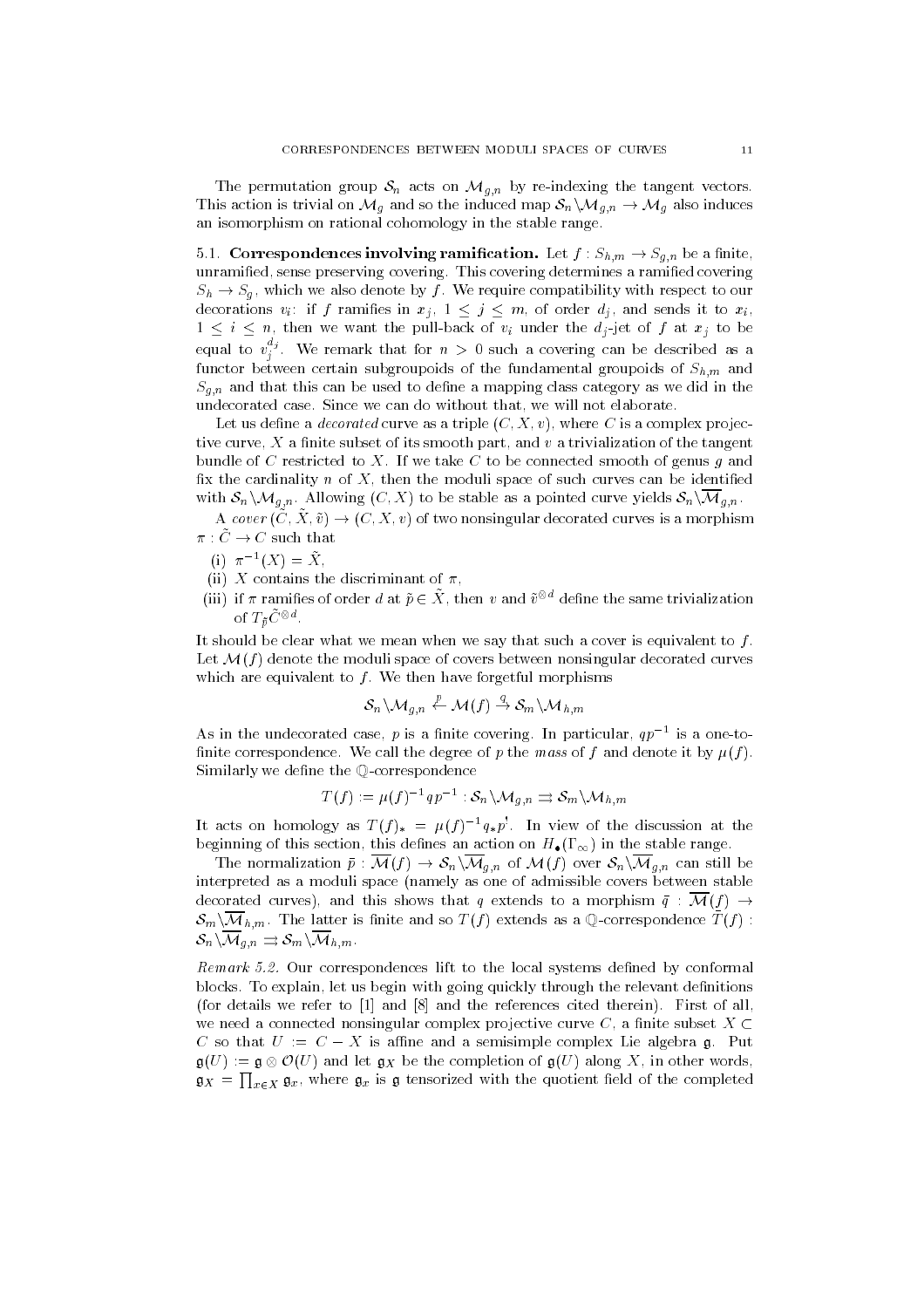### EDIJARD LOOLIENG A

local ring of  $(\bigcirc, \psi)$ . This life algebra has a natural central extension  $\mathfrak{g}_A$  by  $\mathfrak{g}_\gamma$ defined by the cocycle

$$
(\sum_{x\in X} Y_x\otimes f_x,\sum_{x\in X} Z_x\otimes g_x)\mapsto \sum_{x\in X} \langle Y_x, Z_x\rangle\operatorname{Res}_x(f_x dg_x)
$$

where  $\chi$ ,  $\chi$  denotes the normalized Killing form of  $\mu$ . This is called an applie  $D\ell\ell$ algebra. Since the sum of the residues of a rational function on C is first. inclusion  $g(U) \subset g_X$  composed with the obvious linear map  $g_X \subset \hat{g}_X$  is a homomorphism of Lie algebras - Integer lie algebrasie integral lies integer lie and choose and irreducible highest weight representation H of  $g_X$  on which the generator of the center dened by the above cocycle, which we achieve the scalar multiplication by largewe should remark that we have a natural embedding of  $\hat{g}_X$  in a product of affine Lie algebras  $\prod_{x\in X}\hat{\mathfrak{g}}_x$  and that each of these factors appears as a subalgebra; so a representation  $\tilde{H}$  as above is tantamount to giving for each  $x \in X$  an irreducible standard highest (integral) weight representation  $H_x$  of  $\hat{\mathfrak{g}}_x$  of level l; H is then the tensor product of these- The associated conformal block is by denition the dual of the space of  $\mathfrak{g}(U)$ -coinvariants of  $H \colon V \colon \equiv (H_{\mathfrak{g}}(U))$ . This is a nitive dimensional space whose associated projective space  $\mathbb{P}(V)$  only depends on the isomorphism class of H- If a decoration is given then this is even true for V itself and so we have a remarkable feature of this bundle is the visit of the third in the third in the visit of this bundle is that it that it that it the visit of the visit of the visit of the visit of the visit of the visit of the visit comes with a natural flat connection, in other words, it naturally underlies a local system.

Now suppose that we have a cover  $\pi$  ,  $(\cup, \Lambda, \nu) \rightarrow (\cup, \Lambda, \nu)$  or decorated curves and put  $U := \pi^{-1} U$  . In order to pull back the conformal block  $V$  on  $U$  to one on  $\sigma$ , we must manufacture a standard representation H of  $\mathfrak{g}_X$  out of H  $\cdot$  There is an obvious choice for this: induce H to a representation of  $\mathfrak{g}_{\tilde{X}}$  (via the inclusion  $\mathfrak{g}_X \subset \mathfrak{g}_{\tilde{X}}$ ; it is a highest weight representation which has a maximal standard quotient—this is our H . There is a natural map  $\pi_{\mathfrak{g}(U)} \to \pi_{\mathfrak{g}(U)}$ . This gives rise to a vector bundle homomorphism  $\nu \rightarrow \nu$  over  $\nu_{\text{U}}$  . This bundle map can be shown to be a homomorphism of local systems-

There is also a direct image construction which is simply gotten by restricting H to  $\mathfrak{g}(\mathcal{O})$ . This reads to a vector bundle homomorphism  $\mathcal{V} \rightarrow \mathcal{V}$  over  $\mathcal{V}(\mathcal{U})$  which is also a homomorphism of local systems.

-- The Hopf product and its algebro geometric incarnation- If Si i  $1, 2$ , are two oriented connected, compact surfaces with nonempty boundary, then an embedding of their disjoint union in an oriented connected compact surface S denotes a homomorphism  $\{s_{1}, \ldots, s_{n}\}$  , and in the stable range this denotes the stable the Hopf product  $\bullet$  on  $H_{\bullet}^{-}(1_{\infty})$ . In particular, an embedding of n disjoint copies of  $S_1$  in S, defines a homomorphism  $\Gamma(S_1) \to \Gamma(S)$ , which composed with the diagonal embedding  $\mathbf{I}(\mathcal{S}_1) \to \mathbf{I}(\mathcal{S}_1)$ ", induces on  $H_{\bullet}^{\bullet}(\mathbf{I}_{\infty})$  the Adams operator  $\psi_n$ in the stable range-

Now let  $f : S \to S$  be a connected covering of degree  $a$ . Denote by  $I$  (f) the group of pairs  $(u, u) \in L(\mathcal{O}) \times L(\mathcal{O})$  with  $f u = u f$ . The projection  $L(f) \rightarrow L(\mathcal{O})$  has nifite kernel and maps onto a subgroup of nite index- So the rational homology of S appears as a direct summation of the rational homology of the rational homology of f  $\mathcal{M}$  and  $\mathcal{M}$ the second projection to this summand density a correspondence  $\mathcal{L} \left( \mathcal{Y} \right)$  $H_{\bullet}(1\backslash S)$  that takes counit to counit. Unoose a connected component  $S_i$  of  $f-S_i$ . Then the degree  $a_i$  of the covering  $f_i : S_i \to S_i$  will divide a and  $f \circ S_i$  consists of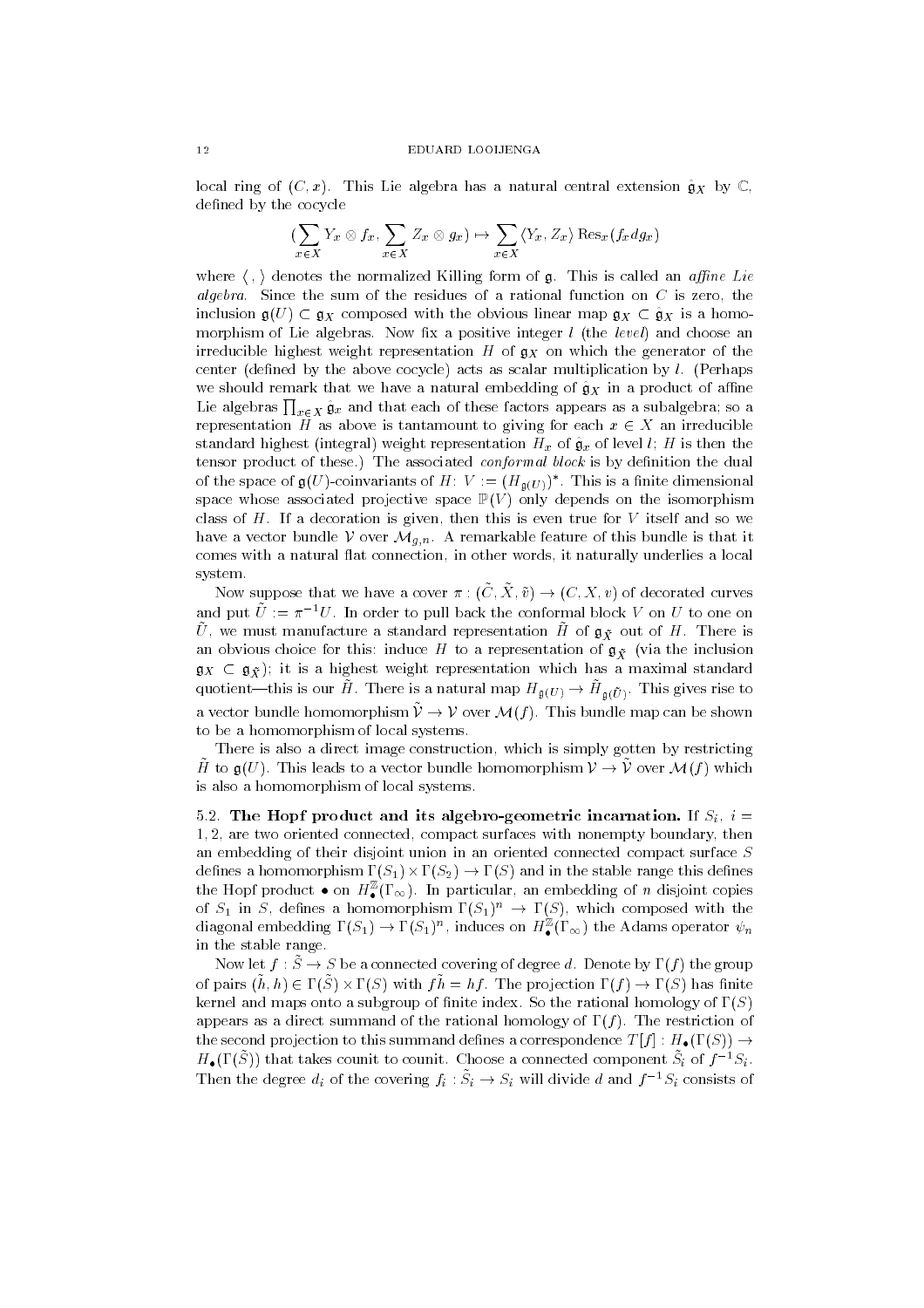$a/a_i$  copies of  $\mathcal{O}_i$ . We have defined similarly  $I[f_i]$  .  $H\bullet (I(\mathcal{O}_i)) \rightarrow H\bullet (I(\mathcal{O}_i))$ . It is How clear that for  $a_i \in H_{r_i}(1 \cup i_j) = H_{r_i}(1 \infty)$  in the stable range with respect to  $g(S_i)$ , we have the product formula

(9) 
$$
T[f](a_1 \bullet a_2) = \psi_{d/d_1} T[f_1](a_1) \bullet \psi_{d/d_2} T[f_2](a_2).
$$

Now recall that  $T(f)$  is the average of all  $T[hf]$ , where h runs over a system of representatives of costs of the image of f in S in S in A costs of A costs of the same of  $\sim$ respect the subsurfaces  $S_i$ , we may not, in the above expression, replace brackets by parentheses.

The Hopf product is realized inside the Deligne-Mumford compactification in the following way- Out of two smooth oncepointed complex projective curves C- x- and C x of genus g- resp- g we can fabricate a stable oncepointed curve  $(C, x)$  of genus  $g = g_1 + g_2$  by attaching them both to  $\mathbb{P}^{\perp}$  identify  $x_1$  resp.  $x_2$  with  $\sigma$  resp.  $\infty$  and taking for  $x$  the image of  $1 \in \mathbb{P}^\circ$ . This clearly defines a map  $\kappa$  :  $\mathcal{M}_{g_1}^* \times \mathcal{M}_{g_2}^* \to \mathcal{M}_{g_1}^*$ , simply use the standard alline differential of  $\mathbb{P}^*$  to  $\mathbf \sigma$  is of complex contribution to the image of complex codimension two and lies in the locus contribution to  $\mathbf \sigma$ where the boundary divisor has exactly two branches-bundles-bundles-bundles-bundles-bundles-bundles-bundles-bu  $\nu_k$  in the orbifold sense, the normal space to the point defined by  $(C, x)$  being naturally identically identically identically in  $\omega_1$  -  $\omega$  and  $\omega_2$  -  $\omega$ normal vectors pointing along a branch of the boundary divisor and so a vector  $\tau$  to the interior of the interior interior interior  $\tau$  and  $\tau$  and  $\tau$  are interior  $\tau$  and the interior  $\tau$ nonzero- in other withing to with start within state decorated curves  $\{N_{i}\}_{i=1}^{N}$ then we not only get a boundary point of  $\mathcal{M}_{g},$  but a normal vector pointing to the interior as well-denote the normal bundle of the stratum of  $\mathbf{u}_1$ containing the image of  $\kappa$  , and let  $E_-(\kappa)$  be the  $(\mathbb{C}^\times)$  -subbundle of normal vectors pointing towards the interior- So we just dened a lift of k

$$
\tilde{k}: \mathcal{M}_{g_1,1} \times \mathcal{M}_{g_2,1} \to E'(k).
$$

We should think of E  $(\kappa)$  as the intersection with  $\mathcal{M}_{g,1}$  of a regular neighborhood of the stratum containing the image of k- In particular there is a natural map on homology  $H_{\bullet}(E_-(k)) \to H_{\bullet}(\mathcal{M}_{q,1})$ . Its composite with  $k$ ,

$$
H_{\bullet}(\mathcal{M}_{g_1,1}) \otimes H_{\bullet}(\mathcal{M}_{g_2,1}) \to H_{\bullet}(\mathcal{M}_{g,1}),
$$

realizes the Hopf product- A geometric picture of its behaviour with respect to correspondences is obtained by composing this map with a correspondence  $\overline{T}(f)$ : Mg-- SmnMh-m-

-- The stable Hecke operator attached to a nite group- Next consider the simplest case when S-single boundary circle and S have a single boundary circle and S minus circle and S m the union of the interiors of S-  $\pm$  and S- is a three holes and S- is a three holes a base a base a base a base point  $* \in \partial S$  and choose a path in P connecting  $*$  with a point  $*_{i} \in \partial S_{i}$  so that  $\sim$  1 votes that can be identically considered with a subgroup of S  $\sim$  1 votes  $\sim$  1 votes that S  $\sim$ free product of these two subgroups- We now x a nite group G of order d- Every homomorphism  $u$  .  $n_1(\omega,*) \to 0$  dennes a G-covering  $f_u$  .  $\omega_u \to \omega$  whose degree  $\alpha$  is the order of images  $\alpha$  is  $\alpha$ 

(10) 
$$
\mathcal{T}_{S,G} := |\operatorname{Hom}(\pi_1(S,*), G)|^{-1} \sum_{u \in \operatorname{Hom}(\pi_1(S,*), G)} \psi_{d/d_u} T[f_u],
$$

viewed as homomorphism from the stable range homology of  $\Gamma(S)$  to the stable range homology of  $\mathbf{r}(\omega)$ . So this is a weighted average of the operators  $\psi_d/_{d_u}\mathbf{1}$   $[Ju]$ .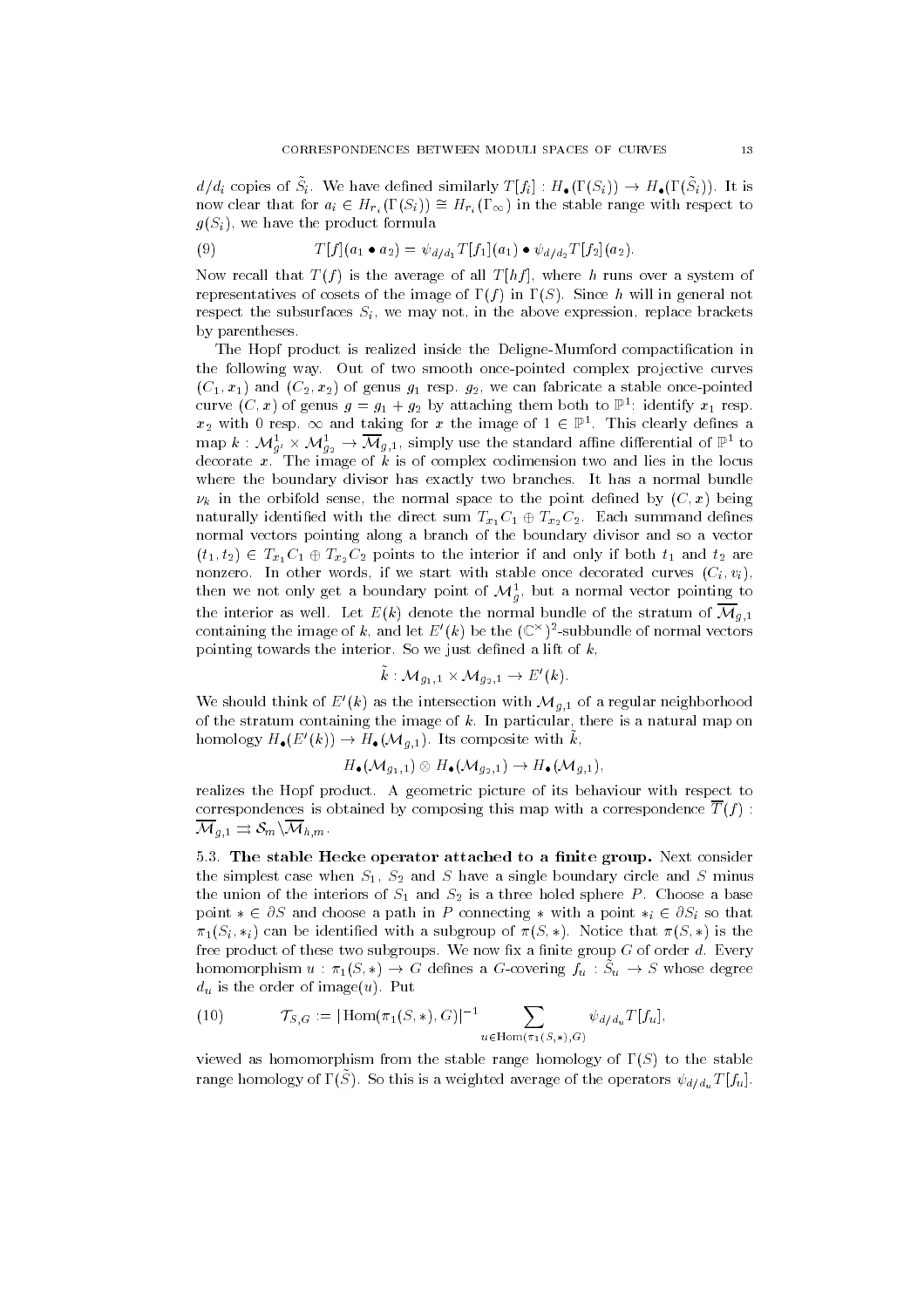in particular TS-G sends country to country to an example maps counter material these maps  $\sim$ is their nice behavior with respect to the Hopf product

 $P$  is the first contract  $\{G_i\}$  ,  $Q_i$  ,  $\{G_i\}$  ,  $\{G_i\}$  ,  $\{G_i\}$  ,  $\{G_i\}$  ,  $\{G_i\}$  ,  $\{G_i\}$  ,  $\{G_i\}$  ,  $\{G_i\}$  ,  $\{G_i\}$  ,  $\{G_i\}$  ,  $\{G_i\}$  ,  $\{G_i\}$  ,  $\{G_i\}$  ,  $\{G_i\}$  ,  $\{G_i\}$  ,  $\{G_i\}$  ,  $\mathcal{F}$  -  $\mathcal{F}$  -  $\mathcal{F}$  -  $\mathcal{F}$  -  $\mathcal{G}$  ,  $\mathcal{G}$  ,  $\mathcal{F}$  -  $\mathcal{F}$  -  $\mathcal{F}$  -  $\mathcal{F}$  -  $\mathcal{F}$  -  $\mathcal{F}$  -  $\mathcal{F}$  -  $\mathcal{F}$  -  $\mathcal{F}$  -  $\mathcal{F}$  -  $\mathcal{F}$  -  $\mathcal{F}$  -  $\mathcal{F}$  -  $\mathcal{F}$  -

Proof- The rst assertion is clear and included for the purpose of reference only-Since  $S$  is the free product of  $S$  is  $\{S_{\mathcal{A}}\}$  . If  $\{S_{\mathcal{A}}\}$  and  $\{S_{\mathcal{A}}\}$  $\mathcal{S}$  . In the form the set of  $\mathcal{S}$  and  $\mathcal{S}$  and  $\mathcal{S}$  and  $\mathcal{S}$  . In the set of  $\mathcal{S}$  and  $\mathcal{S}$  and  $\mathcal{S}$  and  $\mathcal{S}$  and  $\mathcal{S}$  and  $\mathcal{S}$  and  $\mathcal{S}$  and  $\mathcal{S}$  and  $\mathcal{S}$  and  $\mathcal{S$ The second assertion now follows from the product formula  $(9)$ .  $\Box$ 

corollary - The operator TS-Corollary Section TS-Corollary Section TS-Corollary Section TS-Corollary Section T and the resulting endomorphism TG of H-G of H-G of H-G of H-G of H-G of H-G of H-G of H-G of H-G of H-G of H-G

e in the above proposition we see the see that TS-contracts and TS-contracts in the second  $\{ \omega_1, \ldots, \omega_n \}$ act identically in the stable range- which identifies range- and the second is second in clear.  $\Box$ 

I do not know whether TG preserves the coproduct- By taking G abelian we get Proposition --

-- Stable covers and the stable Hecke operators they dene- Remember that Sg-compact surface oriented compact surface of genus g with a single boundary  $\sim$ component-boundary component in this boundary component and let g-tag- $\mathbf{r}_1$  , and function  $\mathbf{r}_1$  and  $\mathbf{r}_2$  are point-defining for every group  $\mathbf{r}_2$  and  $\mathbf{r}_3$  are point- $\alpha$  is stable subgroup of  $g_+$  is stable in the collection I group  $\alpha$  ,  $\alpha$  ,  $g_+$   $\alpha$  and the collection is stable each  $g$ ,

- i Ig is a Sg-- invariant subgroup of g-- of nite index and
- in the sense a sense preserving embedding of S $g_{+1}$  in S $g_{+1}$  in Sp-  $g_{+1}$  in  $f_{+1}$ point to base point such that the preimage of  $I(g + 1)$  is equal to  $I(g)$ .

 $\mathcal{L}$  . The homomorphisms  $g_{+1}$  ,  $g_{+1}$  ,  $\mathcal{L}$  ,  $g_{+1}$  , arise from expectation  $\mathcal{L}$  ,  $g_{+1}$  are  $\sim n_{1,1}$  and so form  $\sigma$  so for a stable sequence is stable so for a stable sequence  $\sqrt{2}/(q_{1,1}$  and  $p_{2,2}$  and of Indians any such homomorphisms is equal to Ign , the morning subgroup of  $g_{\mu\nu}$  is not denote that is now denote that  $\alpha$  is now denote Sg-  $g_{\mu\nu}$  in some Sh-  $\mu$ base point goes to base point and the closure of every connected component of the complement  $\mathcal{S}_{n+1}$  and  $\mathcal{S}_{n+1}$  in a single-single-single-single-single-single-single-single-single-single-single-single-single-single-single-single-single-single-single-single-single-single-single-single-singlebelong to a single homotopy class and so the preimage of Ig in g-n is independent  $\mathcal{N}$  as a choice is the sequence in the sequence is by a subgroup  $\mathcal{N}$  as being given by a subgroup  $\mathcal{N}$ I of the fundamental group of a connected pointed surface  $(S, *)$  of infinite genus with the property that

- (i) I is invariant under all compactly supported mapping classes of  $(S, *)$  and
- (ii)  $I$  has cofinite intersection with the fundamental group of any compact subsurface  $S' \subset S$  containing the base point.

Geometrically a stable sequence amounts to giving a nite Sg-- invariant cover  $\lim_{\epsilon \to \infty} pr_g \to \omega_{g,1} \to \omega_{g,1}$  for every g such that the pull-back of  $pr_h$  under an embedding  $\omega_{g,1} \to \omega_{h,1}$  has each connected component  $\omega_{g,1}$ -isomorphic to  $p_{1g}$  ,  $\omega_{g,1} \to \omega_{g,1}$ . This can also be described by a covering  $pr : \tilde{S} \to S$  of our infinite genus surface S satisfying the two properties corresponding to the ones above- We call prg g <sup>a</sup> stable sequence of coverings- An intersection of two stable sequences is again stable-

example of the and the positive integer and take for Ig, the method is the method morphism g-1  $\ldots$  and  $\ldots$  a stable sequence-sequence-sequence-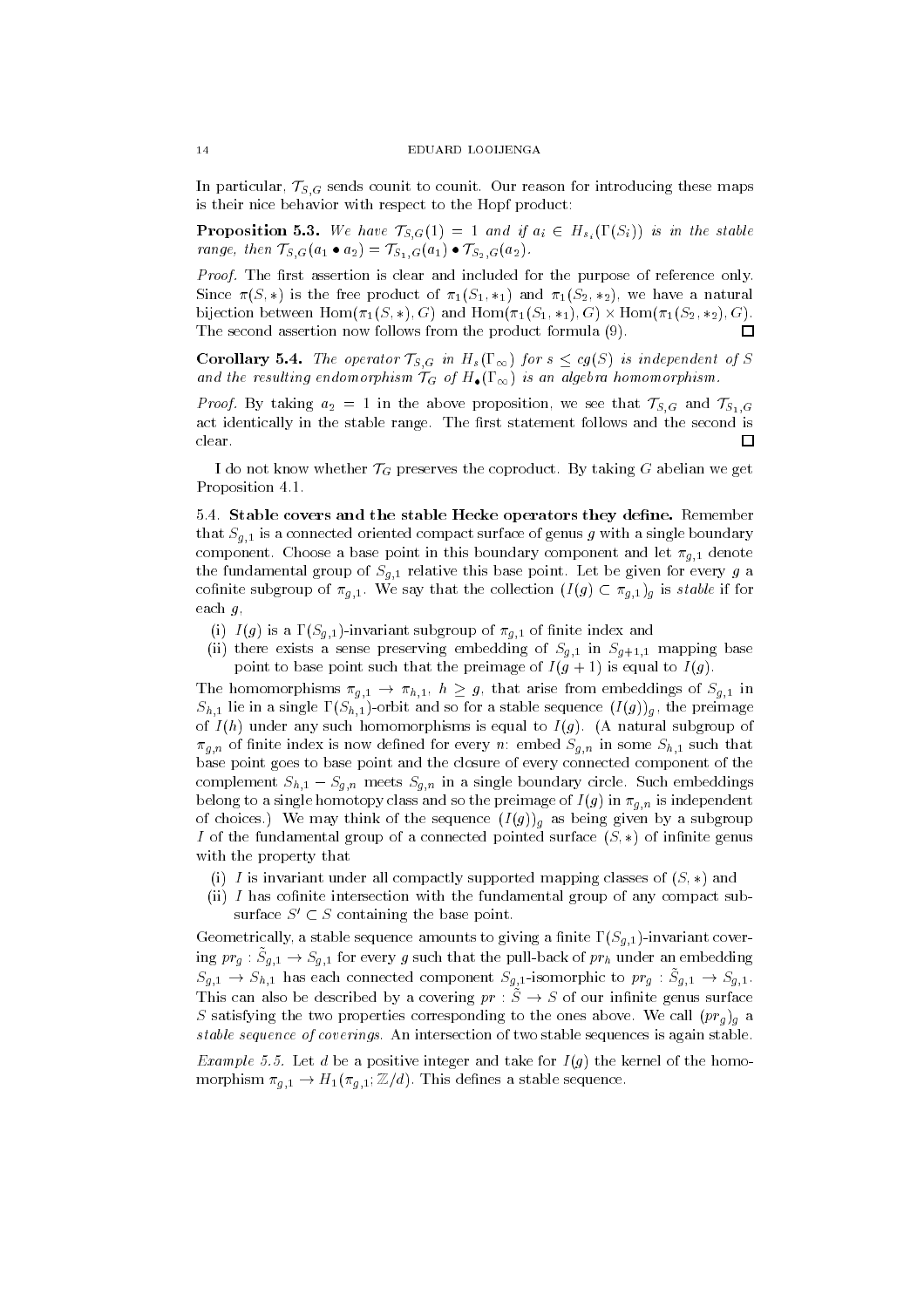$\blacksquare$  . The fix a nite group G and dense  $\lhd$  (3) as the intersection of the kernels  $\alpha$  and  $\alpha$ -certainly momentum  $\alpha$  is the invariant group-since  $\alpha$  is certainly and invariant  $\alpha$  on  $\alpha$ agency are only nitely are only nitely many homomorphisms from generated the state of the state of the state o  $\Theta$  and  $\Theta$  is of  $\Theta$  index in group  $\Theta$  in the sequence in group  $\Theta$ is stable since every distribution parameter  $(g_+ \mathbf{i}_+ + \mathbf{j}_+ + \mathbf{j}_+ + \mathbf{j}_+ + \mathbf{j}_+ + \mathbf{j}_+ + \mathbf{j}_+ + \mathbf{j}_+ + \mathbf{j}_+ + \mathbf{j}_+ + \mathbf{j}_+ + \mathbf{j}_+ + \mathbf{j}_+ + \mathbf{j}_+ + \mathbf{j}_+ + \mathbf{j}_+ + \mathbf{j}_+ + \mathbf{j}_+ + \mathbf{j}_+ + \mathbf{j}_+ + \mathbf{j}_+ + \mathbf{j}_+ + \mathbf{j}_+ + \mathbf{j}_+ + \mathbf{j$ pulled that the IGG is equal to IGG in the form that for a series that for G is the G is that for G previous example.

This example also shows that the stable sequences define a system of subgroups  $\sim$   $\sim$   $g_{+1}$  is control and that is control among all such subgroups. For if  $\sim$  is any subgroup of  $g_{+1}$  is all its control internal the intersection of all its confluence is all its conjugates is a  $\alpha$  , and  $\alpha$  is defined in  $\alpha$  ,  $\alpha$  in  $\alpha$  in  $\alpha$  in  $\alpha$  in  $\alpha$  in  $\alpha$  in  $\alpha$  in  $\alpha$  in  $\alpha$  in  $\alpha$  in  $\alpha$  in  $\alpha$  in  $\alpha$  in  $\alpha$  in  $\alpha$  in  $\alpha$  in  $\alpha$  in  $\alpha$  in  $\alpha$  in  $\alpha$  in  $\alpha$  in  $\alpha$  in  $\alpha$  in then clearly,  $I_G(g) \subset N$ .

Let  $(I(g))_g$  and  $pr_g$  .  $\cup_{g,1} \rightarrow \cup_{g,1} g$  be as above. Then  $\cup_{g,1}$  is isomorphic to some  $\mathcal{L}g_{\parallel n}$  and so  $\mathcal{L}g_{\parallel n}$  dennes a correspondence that is almost a morphism  $H(q)$  and  $H(q,1)$  is the ambiguity lies only in the decoration, so that its composite with  $\mathbf{v} \cdot \mathbf{u}$  is  $\mathbf{v} \cdot \mathbf{u}$  is a morphism indeed. In particular, it acts in the stable range as a cohomorphism-cohomorphism-cohomorphism-cohomorphism-cohomorphism-cohomorphism-cohomorphism-co in Singlet way the index of index of index of index of index of index of index of index of index of index of i  $\mathbf{r} = \mathbf{y}_1 + \mathbf{y}_2 + \mathbf{y}_3 + \mathbf{y}_4 + \mathbf{y}_5 + \mathbf{y}_6 + \mathbf{y}_7 + \mathbf{y}_8 + \mathbf{y}_9 + \mathbf{y}_9 + \mathbf{y}_9 + \mathbf{y}_9 + \mathbf{y}_9 + \mathbf{y}_9 + \mathbf{y}_9 + \mathbf{y}_9 + \mathbf{y}_9 + \mathbf{y}_9 + \mathbf{y}_9 + \mathbf{y}_9 + \mathbf{y}_9 + \mathbf{y}_9 + \mathbf{y}_9 + \mathbf{y}_9 + \mathbf{y}_9 + \mathbf{y}_9 + \mathbf{y$ with  $s_i$  in the stable range with respect to  $g_i$ , then we have a product formula just as in  $(9)$ 

(11) 
$$
T_{I(g)}(a_1 \bullet a_2) = \psi_{d(g)/d(g_1)} T_{I(g_1)}(a_1) \bullet \psi_{d(g)/d(g_2)} T_{I(g_2)}(a_2).
$$

From this we derive

**Proposition** 5.7. The action of  $\psi_{\lfloor \pi_{q,1}:I(g)\rfloor}^{-1}I_{I(g)}$  on H<sub>s</sub>(1  $\infty$ ) is (for g in the stable range with respect to s
 independent of g- The resulting endomorphism SI of  $\blacksquare$  is a Hopf algebra endomorphism-distribution of  $\blacksquare$ 

*Proof.* Apply  $\psi_{d(q)}$  to formula (11). Then substitution of  $a_2 = 1$  shows that  $\psi_{d(q_1)}I_{I(q_1)}=\psi_{d(q)}I_{I(q)}$ . Inis proves the first assertion. The formula also shows that SI is an algebra homomorphism-distanced that it is a cohomorphism-distanced that it is a cohomorphism-distanced that it is a cohomorphism-distanced that it is a cohomorphism-distanced that it is a cohomorphism-distanc phism- $\Box$ 

Proposition - follows if this proposition is applied to the stable sequence of Example --

Problem -- I do not know whether the Hopf algebra endomorphism SI is in fact an automorphism let alone whether it is the identity by - it is the identity by - it is so on the tautological pro subalgebra).

We may think of  $\mathcal{S}_n \setminus \mathcal{M}_g^n$  as the moduli space of connected smooth alline curves of genus g with n - punctures- Let us collect those with prescribed negative Euler characteristic  $-e < 0$ :

$$
\mathcal{A}_e:=\bigsqcup_{2g-2+n=e,n>0}\mathcal{S}_n\backslash \mathcal{M}_g^n.
$$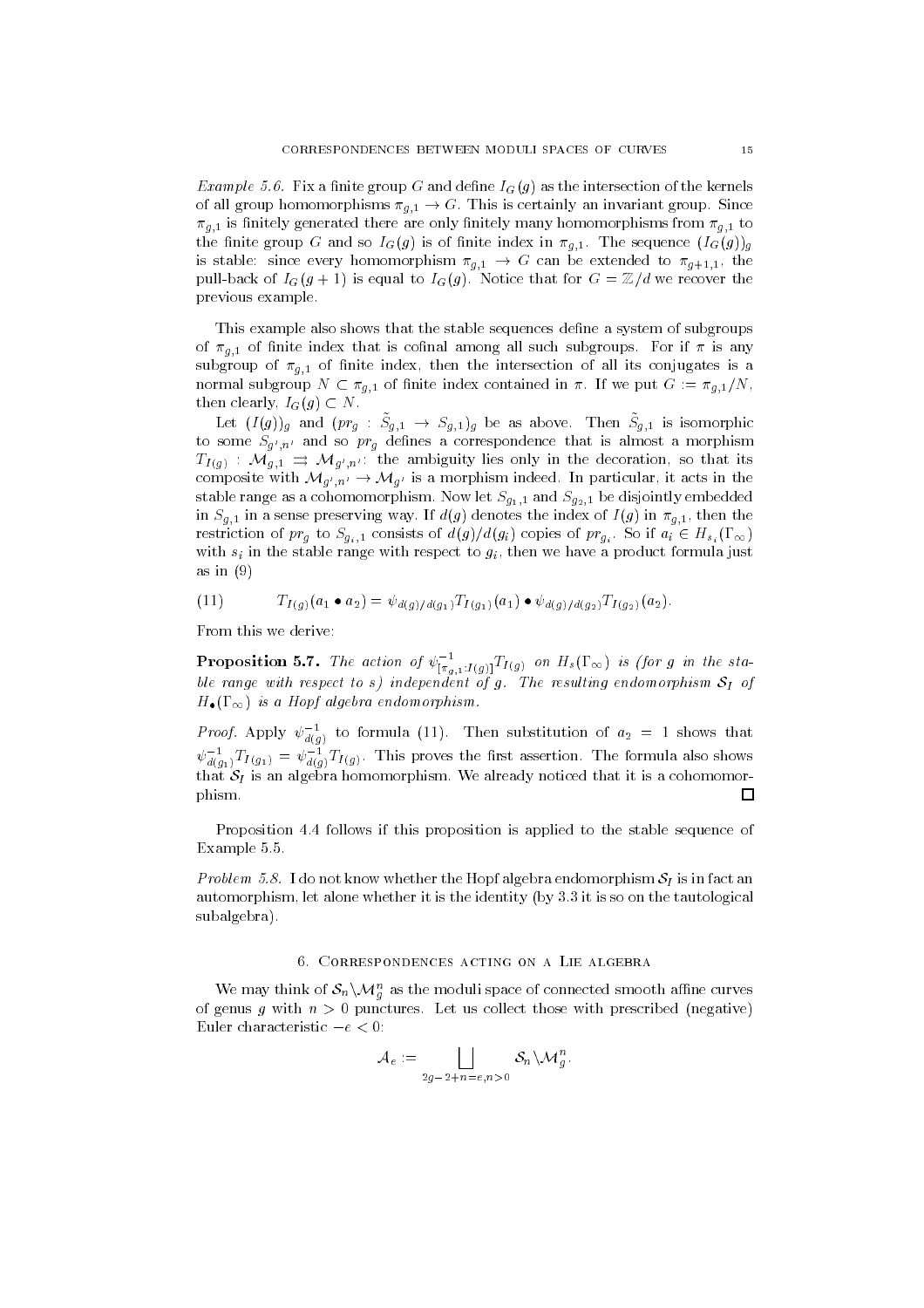If we drop the condition that the curves be connected, we get

$$
\mathcal{B}_e \,:=\, \bigsqcup_{k_1+2k_2+\cdots + k_e = e} \mathcal{A}_1^{k_1} \times \mathcal{A}_2^{k_2} \times \cdots \times \mathcal{A}_e^{k_e} \,.
$$

According to Kontsevich, the cohomology of  $A_e$  has a remarkable interpretation. Consider  $\mathbb{Q}$  with the standard symplectic element  $\omega_r := e_1 \wedge e_2 + \cdots$  $e_{2r-1}$   $\wedge$   $e_{2r}$   $\in$   $\wedge$   $\Uparrow$   $\vee$  regard  $\Uparrow$  as a graded vector space which is homogeneous of degree  $-1$  and consider the derivations of the tensor algebra of  $\mathbb{Q}^{2r}$ which kill read that is a green who are a graded lighter who have we denote  $\mathcal{D}$ y  $\mathbf{y}_r$ . The degree zero summand  $\mathbf{y}_{r,0}$  can be identified with the symplectic Lie  $\mathbb Q$ -aigebra  $\mathfrak{sp}_{2r}(\mathbb Q)$ . Then is defined the relative cohomology  $H^*(\mathfrak{g}_r,\mathfrak{g}_{r,0}).$ the relative cohomology  $H^-(\mathfrak{g}_r,\mathfrak{g}_{r,0})$  is defined. The grading of  $\mathfrak{g}_r$  defines one on each  $H^-(\mathfrak{g}_r,\mathfrak{g}_{r,0})$  and the latter has degrees  $\geq$  0 only. The natural embed- $\alpha$  ( $\mathbf{y}_r$ ,  $\mathbf{y}_{r+0}$ )  $\subset$   $(\mathbf{y}_{r+1}, \mathbf{y}_{r+1}, 0)$  or graded pairs of the algebras define graded maps  $H^-(\mathfrak{g}_{r+1},\mathfrak{g}_{r+1,0}) \rightarrow H^+(\mathfrak{g}_r,\mathfrak{g}_{r,0})$ . These can be proved to stabilize and the limit  $H^-(\mathfrak{g}_{\infty},\mathfrak{g}_{\infty,0})$  is naturally a bigraded Hopf algebra (the coproduct is induced by the obvious maps  $(\mathfrak{g}_{r_1}, \mathfrak{g}_{r_1,0}) \times (\mathfrak{g}_{r_2}, \mathfrak{g}_{r_2,0}) \to (\mathfrak{g}_{r_1+r_2}, \mathfrak{g}_{r_1+r_2,0})$ . Let  $H_{\mathrm{pr}}(\mathfrak{g}_{\infty}, \mathfrak{g}_{\infty,0})$ denote its primitive part- Kontsevich see also proves that we have a canon ical isomorphism

$$
{H}_k(\mathcal{A}_e)\cong{H}^{2e-\kappa}_{\rm pr}(\mathfrak{g}_\infty,\mathfrak{g}_{\infty,0})_{2e}.
$$

This is equivalent to saying that we have canonical isomorphisms

$$
H_k(\mathcal{B}_e) \cong H^{2e-k}(\mathfrak{g}_{\infty}, \mathfrak{g}_{\infty,0})_{2e}
$$

whose direct sum is an isomorphism of Hopf algebras, I was expressed algebrason the homology of the disjoint union of the  $\mathcal{B}_e$ 's comes from 'taking disjoint union of curves- 

via this isomorphism correspondences give rise to operations in  $H_{\mathrm{pr}}(\mathfrak{g}_{\infty}, \mathfrak{g}_{\infty,0})_{\bullet}$ . For instance, if we are given for every connected oriented surface of Euler characteristic  $-e$  a connected covering of degree d up to homeomorphism, then this determines a correspondence H-  $\blacksquare$  and so a linear map  $\blacksquare$ 

$$
t: H^{\bullet}_{\mathrm{pr}}(\mathfrak{g}_{\infty}, \mathfrak{g}_{\infty,0})_{2e} \to H^{\bullet+2(d-1)e}_{\mathrm{pr}}(\mathfrak{g}_{\infty}, \mathfrak{g}_{\infty,0})_{2de}.
$$

This map increases both grade and dimension by  $2(d-1)e$  and so has the formal appearance of a  $d$ th power operation.

Problem -- Give an interpretation of the maps t for some natural choices of covers, say  $\mu$  in terms of the Lie pair  $\mathfrak{g}_{\infty}, \mathfrak{g}_{\infty}, \mathfrak{g}_{\infty}$ 

we believe that such an interpretation could be very useful-time position of the very usefulthe place to remark that to the best of the our knowledge none of the finer structure that exists on the homology of  $A_e$  (the coproduct, the Hodge decomposition, ...) has been transcribed to the Lie algebra side- And now that we are at it a similar interpretation for the homology or the Deligne-Mumford compactmeation  $A_e$  is conspicuously missing-

## **REFERENCES**

<sup>1</sup>1 A. Deauville: *Conformal blocks, fusion rates and the Verlinge formata*, in Froc. Hirzebruch Conference on Algebraic Geometry Israel Math- Conf- Proc- -